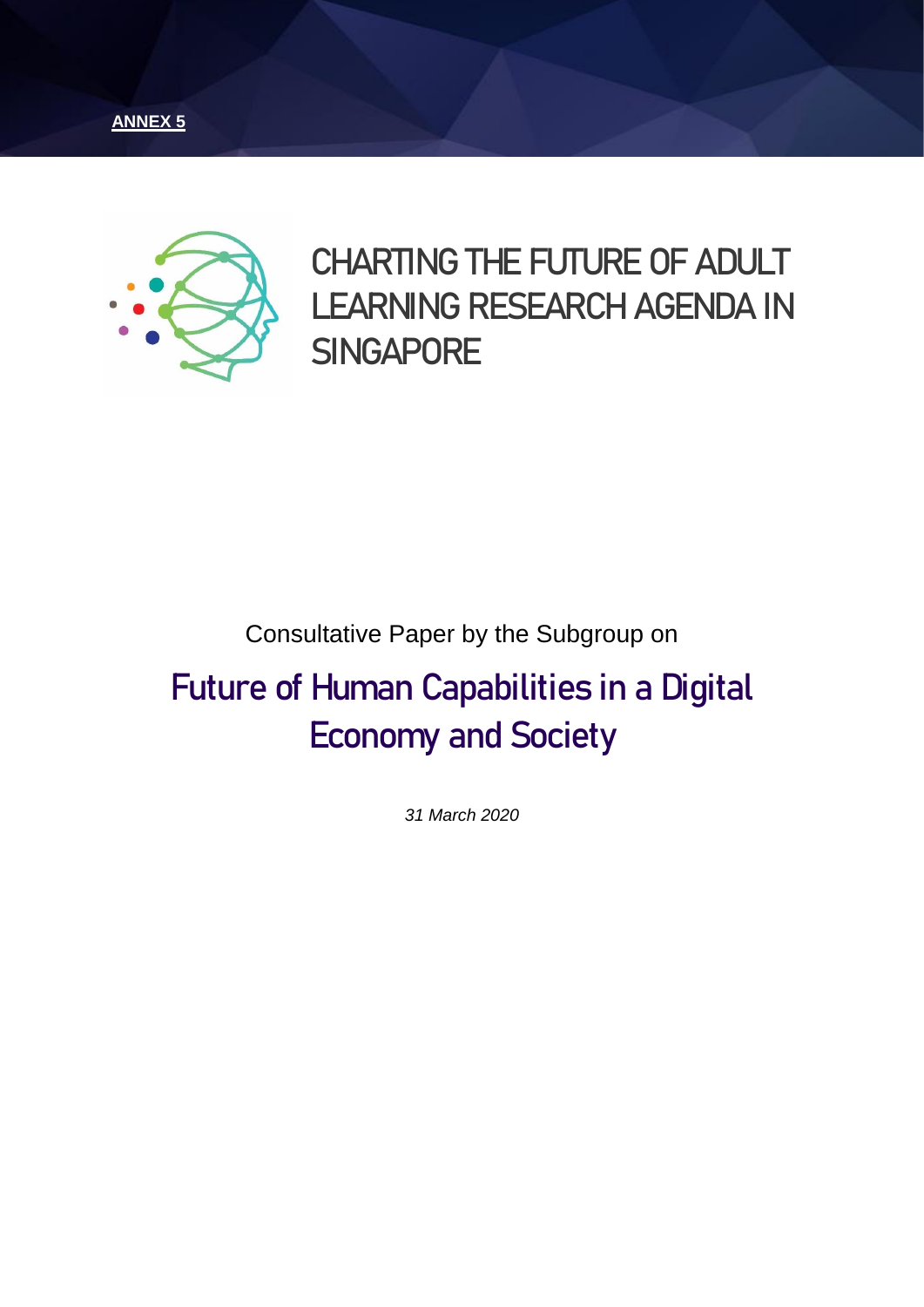#### **Note**

This consultative paper is an output of Subgroup of the Taskforce on the Future of Adult Learning Research Singapore on the focus research area 'Future of Human Capabilities in a Digital Economy and Society'. It provides the Subgroup's observations, curation of expert opinions, recommendations, and translation in addressing the focus research area. The principal authors are: Arthur Chia, Simon Freebody, Ho Yew Kee, Alfred Huan, Dennis Kwek, Lee Kwan Min, Lim Lai Cheng, Poon King Wang, Sim Soo Kheng, Teo Hock Hai. The authors would like to acknowledge helpful inputs provided by Professor Nancy Law, Ms Olga Strietska-Ilina, Professor Lee Kwan Min and Associate Professor Rabindra Ratan who presented four papers in the symposium relating to this focus area.

The views and suggestions presented in this paper are those of the authors as listed. The contents are intended for discussion and generating ideas, and are not necessarily the views or policy prescriptions of the Institute for Adult Learning (IAL).

This paper should be attributed as Chia, A., Freebody, S., Ho, Y. K., Huan, A., Kwek, D., Lee, K. M., Lim, L. C., Poon, K. W., Sim, S. K., & Teo, H. H. (2020). Taskforce on the Future of Adult Learning Research Singapore: Consultative Paper by the Subgroup on 'Future of Human Capabilities in the Digital Economy and Society'.

This paper remains the copyright of the authors listed and may not be reproduced without their permission. For further information on this paper, please email research@ial.edu.sg. For further information on the work of the Taskforce on the Future of Adult Learning Research Singapore, see [https://ial.edu.sg.](https://ial.edu.sg/)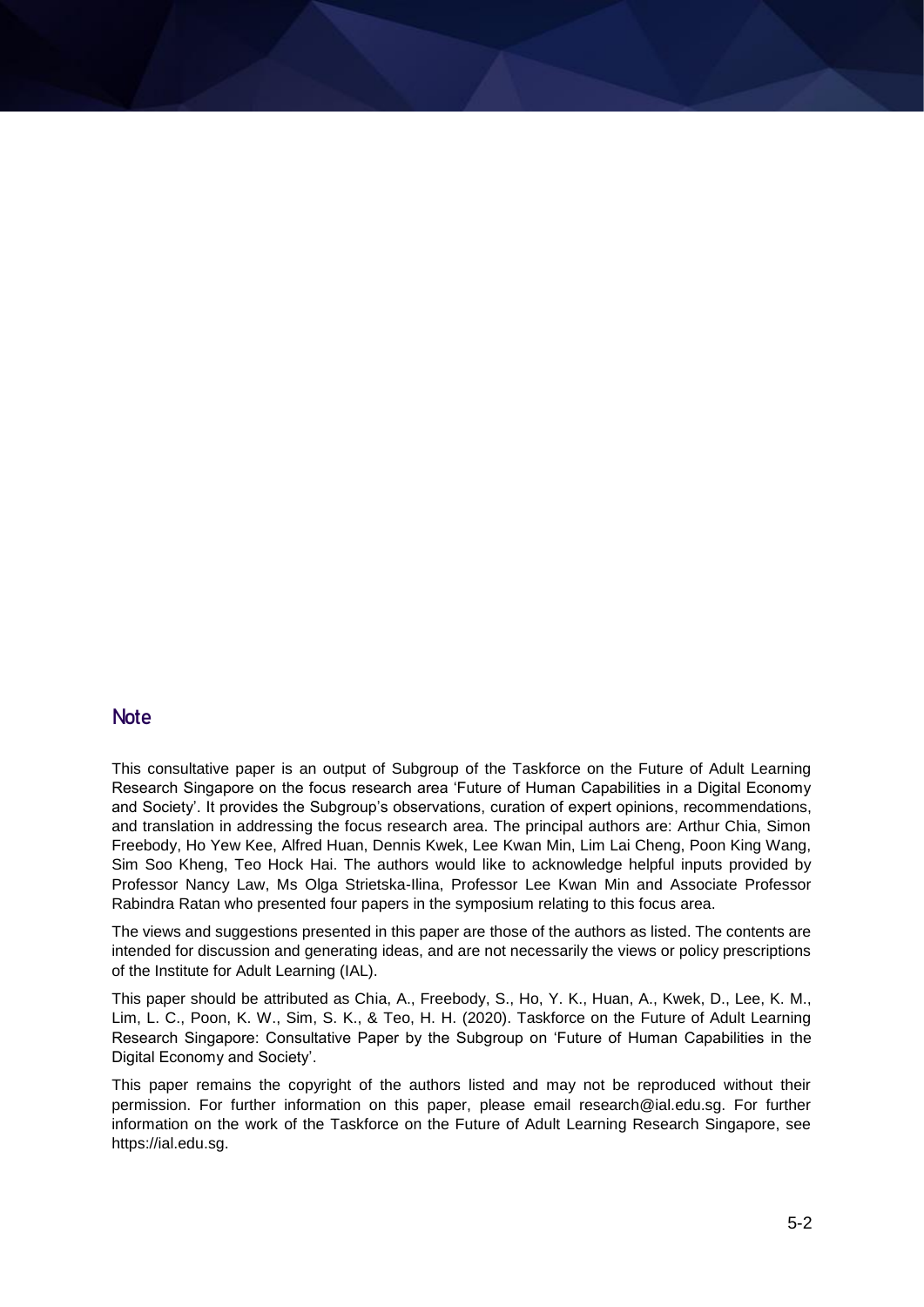### **Overview**

The consultative paper by the Subgroup provides a macro articulation of the issues to frame adult learning in a digital world, that raises questions about the nature and role of adult learning and its possibilities to contribute to social, economic and personal well-being. The paper adopts a capability approach, which emphasises human dignity, meaning(s) of life and work, and inclusiveness in a digital world.

The Subgroup recognises the significance of digital technology in the future economy and society, and the complex implications for work, labour markets, and society. Thus, the paper articulates and casts a medium- to long-term view of the "future" in discussions about the digitalisation of work and life, and how they can benefit people. Rather than forecasting the future as a methodological tactic, it questions current ways of seeing and understanding technological innovation and human development, and calls for (new) concepts to shape thinking about the digital future(s), human capabilities, and ways to integrate theories and concepts with the practical.

The consultative paper uses a mind-map to develop questions and identify issues that address the future of human capabilities in a digital economy and society. These questions and issues, which are deeply informed by a holistic concern for human well-being, have been clustered around five key areas for further dialogues and research. The five areas are:

- 1) Understanding the digital future(s)
- 2) Understanding the purpose(s) of life in this future(s)
- 3) Investigating and generating new proposed human capabilities needed to live and thrive in this future(s)
- 4) Investigating and proposing new kinds of learning that might be needed to generate such capabilities
- 5) Surfacing and addressing the risks related to human capabilities such as dehumanising of workers, disempowerment, marginalisation of certain individuals without certain skills associated with the digital future(s).

The paper raises big-picture questions that suggest new ways of thinking and conceptualising the digital future; new ethics which requires us to pose new questions about social trust, safety and risk, and well-being in a digitally connected and algorithm-rich world, and stewarding progress which requires new sets of principles to build new institutions of knowledge and systems of learning, and foster new forms of collaborations. The paper also proposes a list of possible research areas and questions that warrant further exploration and discussions.

With this paper, we hope to ignite a rigorous discussion of what it means to be human and to be learning in the brave new world of digitalisation.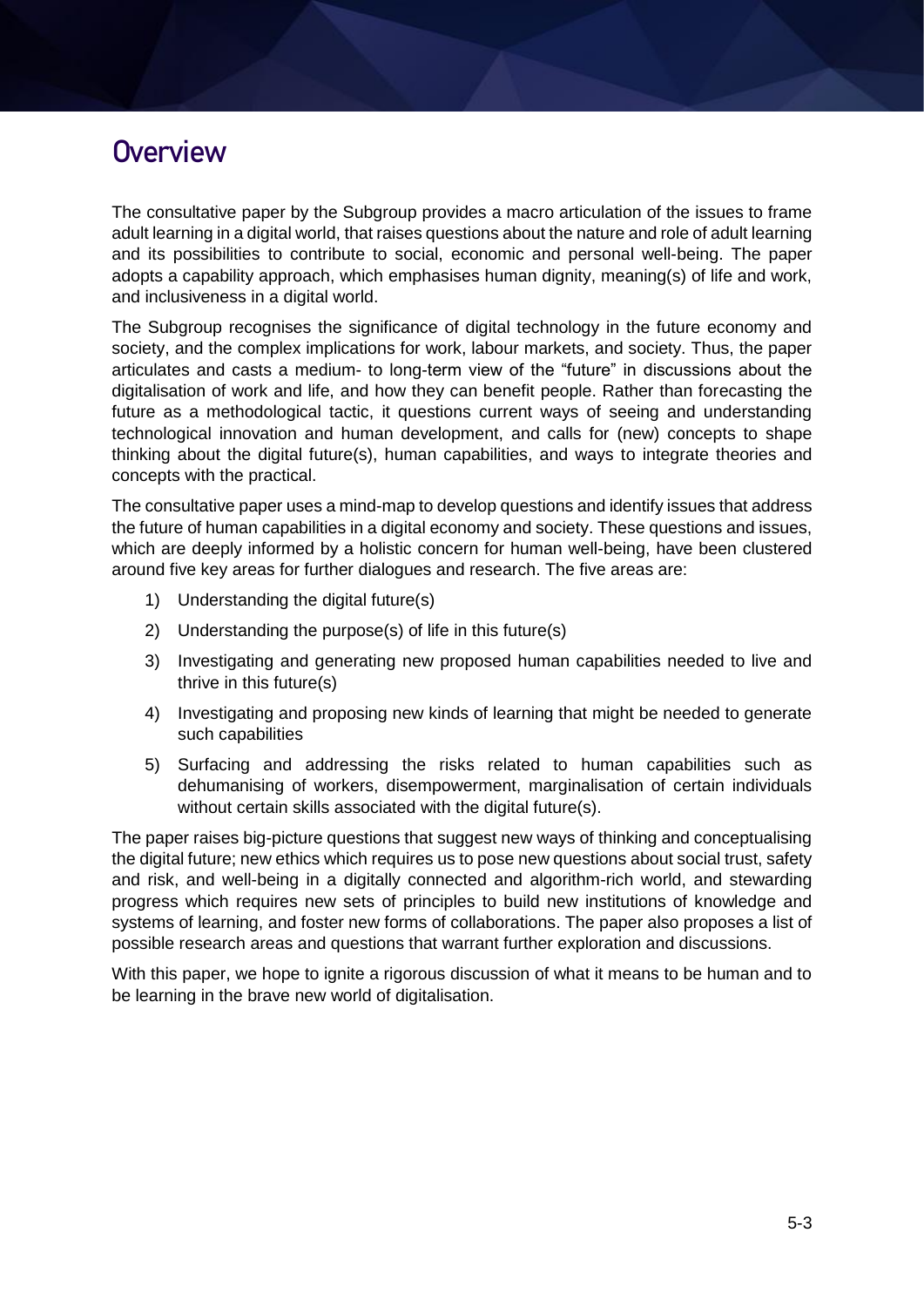### **Introduction**

Without any doubt, digital technology will be a main disruptor of the future economy and society. The World Economic Forum (WEF, 2018) states that "As technological breakthroughs rapidly shift the frontier between the work tasks performed by humans and those performed by machines and algorithms, global labour markets are undergoing major transformations." The digital economy and society are increasingly being shaped by fast technological advancements in a wide range of areas, such as robotics, artificial intelligence, quantum computing, internet of things, fifth-generation wireless technologies (5G). These advancements combine hardware, software and biology (cyber-physical systems), and emphasise advances in communication and connectivity. Seen as the Fourth Industrial Revolution (Schwab, 2016), these advancements bring exponential changes to the way we live, work and connect to one another, and even challenge our ideas about what it means to be human in an age of super-connectivity and super-augmentation.

Such developments in both developed and developing nations necessarily compel companies, communities, governments and nations to assess these rapid transformations and to seize the opportunities for proactive engagement, training and preparation of people for this new global digital labour market and society. At the economic level, concerns are raised about how individuals could be better equipped in their role as homo economicus in order to have a wellfunctioning labour market and economic well-being. At the societal level, the people have to be likewise retooled, reskilled and retrained to cope with a digital society, in which the use of technology is much like electricity's invention which powered livelihood and generated a fundamentally new way of living. Yet, digitalisation and its impacts are but one side of a coin, and questions about the nature of humanity and the role of humans in the digital age have given rise to discussions of homo sociologicus, or the sociological man who ontologically makes sense of the social nature of humans, learning and society (Ng & Tseng, 2008). Hence, the future, while increasingly digital, must be considered in both economic and social terms, from epistemological and ontological perspectives, and with pragmatic and ethical considerations in mind.

The aim of this consultative paper is to encourage a capability approach to stimulate a deeper understanding of the nature and investigation of human capabilities. It highlights five key areas where dialogues and research should take place to gain greater knowledge and deepen or further understanding to ensure the nation's human capital is prepared for the disruptions of digital technologies. These five areas were considered by the Subgroup to be fundamentally central to any discussion, debates and research into the future of human capabilities in the digital economy and society. Unpacking the Subgroup's research focus, the five areas constitute clusters of inquiry: (1) Understanding the digital future(s); (2) Redefining the purposes of life in this future(s); (3) Investigating and generating new proposed human capabilities needed to live and thrive in this future(s); (4) Investigating and proposing new kinds of learning that might be needed to generate such capabilities; (5) Surfacing and addressing the risks related to human capabilities such as dehumanising of workers, disempowerment, marginalisation of certain individuals without certain skills associated with the digital future(s).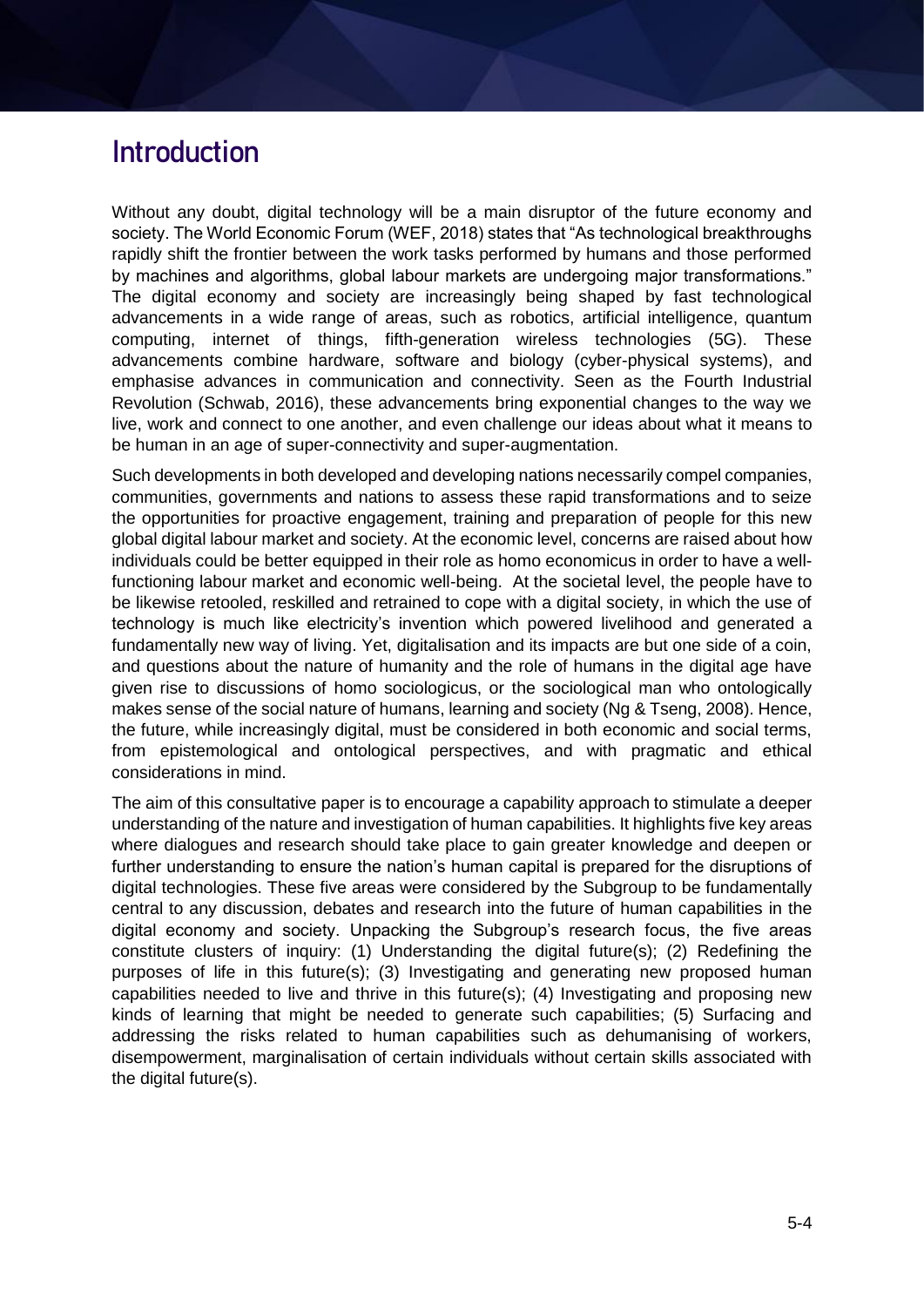## **Framing the Problem**

The United Nations Educational, Scientific and Cultural Organisation (UNESCO) proposed a global Sustainable Development Goals (SDGs) framework premised on the principle of "leaving no one behind" in the pursuit of human, social and technological developments. Taking a holistic and systematic approach to achieving sustainable development for all, 17 goals were proposed as building blocks for inclusive prosperity creation. A key aspect of the United Nations SDGs is that it recognises the important role that education plays to mobilise the knowledge, collaborative actions, socio-technological advancements and ethical deliberations required to tackle the critical socio-economic challenges to human, social and technological developments. Indeed, among the 17 SDG goals are the ones that focus on "good health and well-being" (SDG #3), quality education (SDG #4), decent work and economic growth (SDG #8), industry, innovation and infrastructure (SDG #9) and partnerships for the goals (SDG #17). These goals are congruent with the work and ambition of Subgroup 1's focus on the investigation of human capabilities in the digital economy and society.

Subsequently, this consultative paper adopts a capability approach to stimulate a deeper understanding of the problem: the investigation of human capabilities in a digital society and economy. Human capabilities are generally described as what people are effectively able to do and be, or the positive freedom that people have to enjoy as valuable "beings and doings" (Alkire, 2005). Human capabilities as discussed in the capability approach are the combination of two main things (Nussbaum, 2001):

- a. the internal capabilities of a person, which include bodily as well as mental capabilities, both innate and realised through training;
- b. the suitable external circumstances, which include the individual's embedding in institutions and practices and his/her access to resources.

As the world is becoming increasingly technology-driven, technology is being identified as the third constructive element in human capabilities (Oosterlaken, 2011). As Oosterlaken (2015) explained, technology influences our capabilities as individuals not because we use them, but because they are embedded in the socio-technical systems in which we are also embedded as an individual. Not only does technology influence human capabilities, it may also change our interpretation of what certain internal capabilities mean in a new environment.

In framing our approach to the topic, we propose three overarching questions to frame our exploration:

- a. Are new conceptualisations of human capabilities needed in a digital economy and society?
- b. If yes, what are the new conceptualisations of human capabilities that we should have a good grasp of?
- c. How can we ignite the synergy between a person's internal capabilities and his/her embedding in the external environment in this digital era?

The Subgroup sought high-quality research that could produce high-impact knowledge contributions to the above fundamental questions about human capabilities in the digital future. We focused on the following research questions, which helped to guide our thinking and investigation on the topic.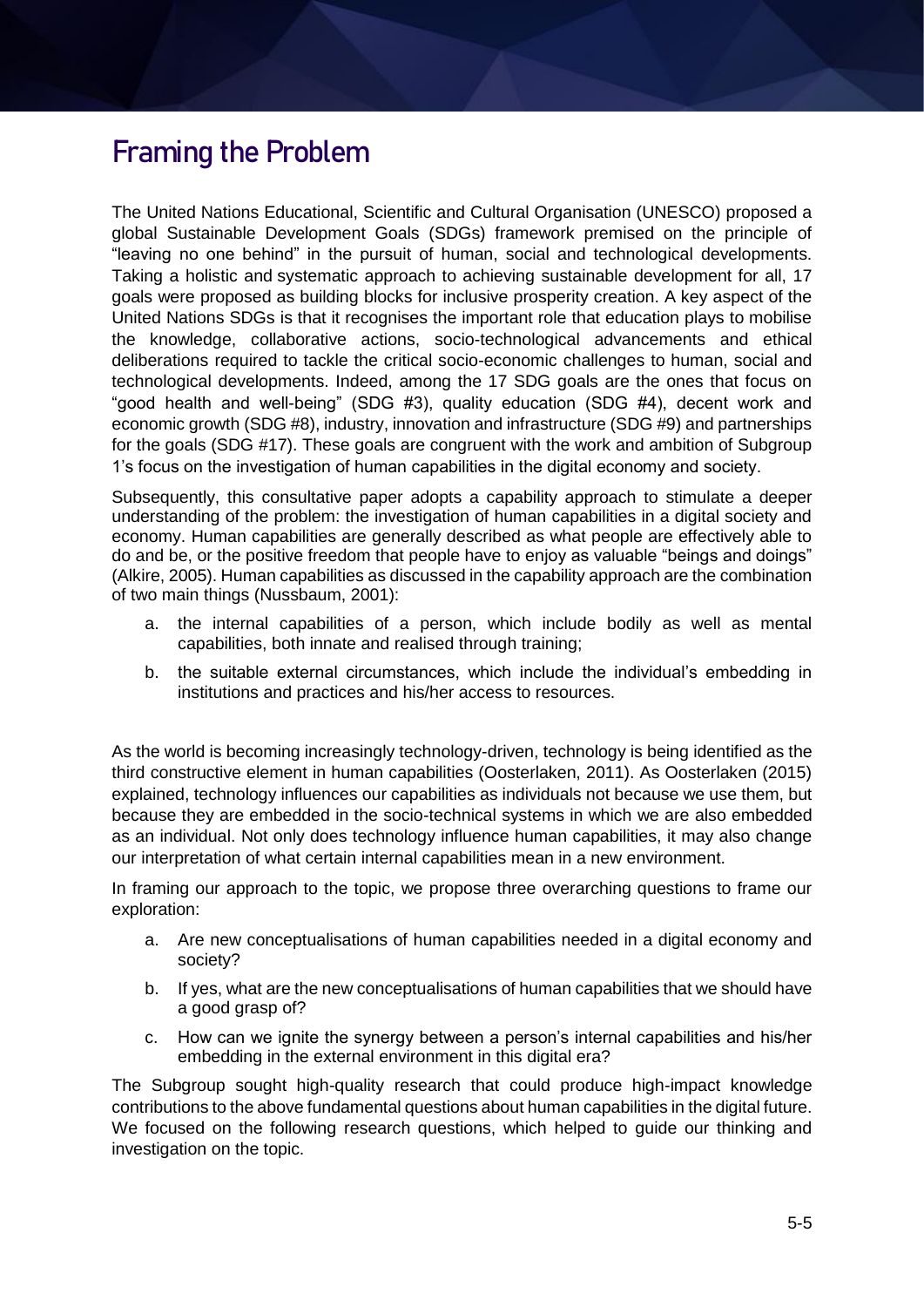From the macro perspectives:

- a. What are the impacts of digital technologies on the current labour market? What are the factors that encourage creations of new jobs in the digital economy?
- b. What are the new challenges to well-being and wholeness for life in a digital society? What are the potential risks to individuals, groups and communities that are brought about by technological advances? How can we improve inclusiveness/equity/social mobility, and mitigate social polarisation and fragmentation in a digital society?
- c. Given that traditional literacies such as reading, writing, speaking and listening are changing with the use of technology, what kind of literacies would be a fundamental educational requirement of every child? What are the ways to understand and identify new literacies; e.g. "digital literacy" for a future economy and society?
- d. What new capabilities are needed in the future digital economy and society? How can they be identified and developed?
- e. How should learning dynamically adapt to constantly changing technologies? How will learning be different from our current concepts of competencies/skills etc; e.g. ASK (Attitudes, Skills, Knowledge)?
- f. What are the economic and social impacts of learning, that would take into consideration the diversity of preferences across a population, and the impacts that could be differentiated, even when the same technology is applied in a similar manner? (e.g. the use of facial recognition technology in a prison versus a hospital)
- g. What infrastructure and institutional arrangements would best support the development and utilisation of a person's internal capabilities to contribute meaningfully and constructively to the future digital economy and society?

From the micro perspectives:

- a. What should be core technological and non-technological skills/competencies for an individual in a digital economy?
- b. Assuming technological advances facilitate the personalisation of learning, how could schools design or institutionalise personalised learning in both the real and virtual learning environments?
- c. What kinds of socio-technical infrastructure would be conducive to support connected learning within and across communities and age groups?
- d. How do we promote adaptive self-learning capability in both young and adult learners in a digital society and economy? How do we use digital technologies to promote a mindset of lifelong learning?
- e. How does digitalisation change our understanding and development of generic/soft/employability skills?

### **Proposed Scope**

The consultative paper approaches this topic with a vision of future(s) as the first starting piece and with five related clusters of issues relating to such future(s). We argue that there is no singular future that we are advocating, but rather, there are multiple futures contingent on policies, actions and strategies that can promote or align with some desirable futures more than others. The future is not determined by the technologies we develop, but technologies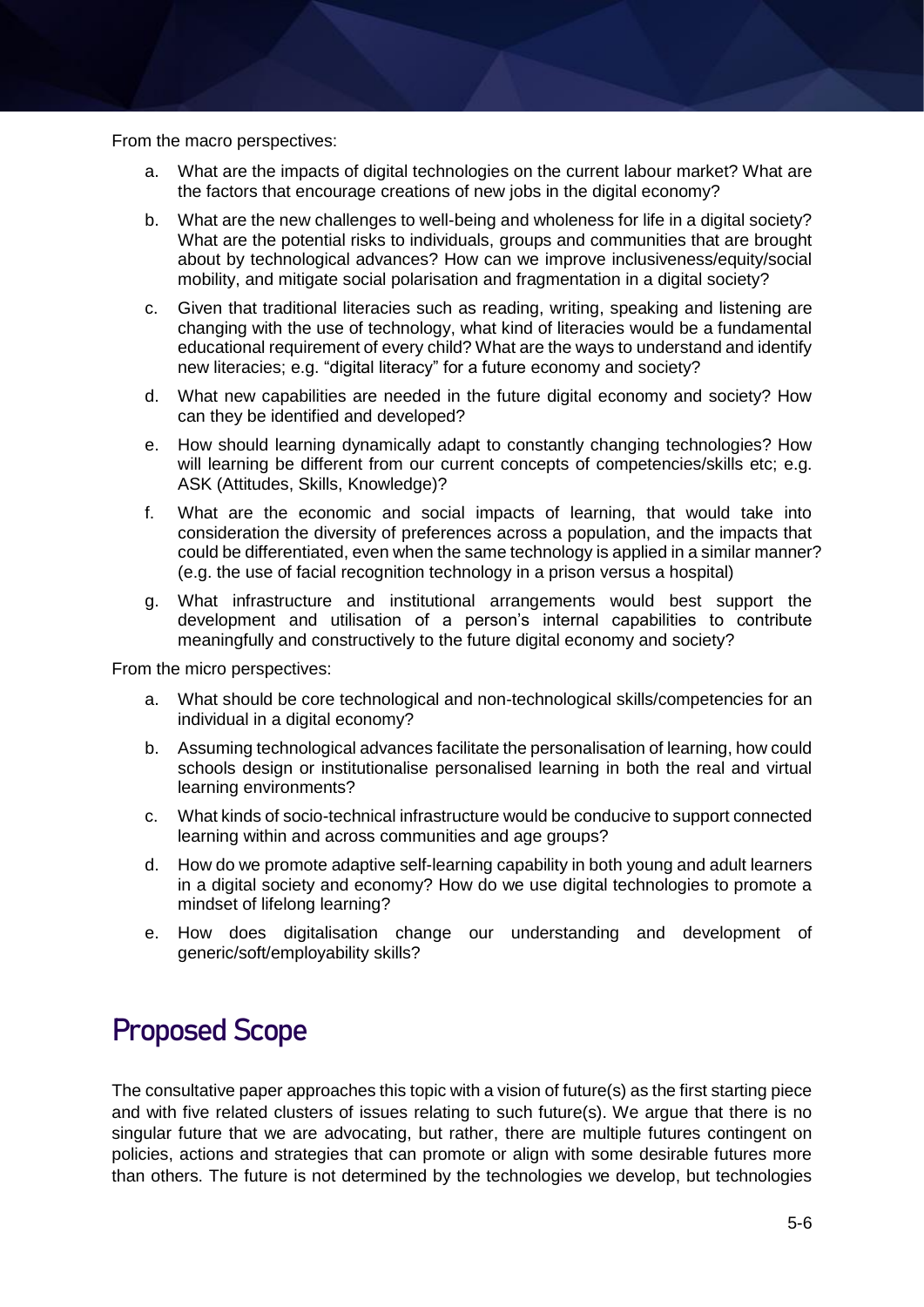do change and create new agencies within complex sociotechnical systems that require new conceptions (of relations and agencies). These new conceptions "recognise the inseparability of humans and technology" (Suchman, 2018, p.63). As researchers have argued, forecasting the future can be flawed and it is more useful to critically think and discuss which futures are plausible and desirable, and which ones are less desirable.

The consultative paper uses a mind-map in Appendix 5-A to develop questions and identify issues that address the future of human capabilities in a digital economy and society. These are clustered around five main areas, as follows:

- a. Having an understanding of the digital futures in 10-, 20-, 30-years' time and beyond
- b. The new definition and/or re-definition of purpose of life, meaning and what it means to live well
- c. The new human capabilities needed to live "well" in the future digital economy and society
- d. The kind of learning needed to enable individuals to live in this new digital economy and society
- e. The risks that come with the new digital economy and society, human capabilities and learning.

There are also alternative ways to frame this issue (see Appendix 5-B). Such a framing approach utilises a broad-based holistic perspective, which covers multi-disciplinary fields of study, and different approaches in the study with analysis performed at different system levels. In addition, the issue could be examined based on objects under study.

Consequently, at the Future of Adult Learning Research Symposium, Singapore, held on November 14 and 15, 2019, four keynotes were presented in relation to this topic: Professor Nancy Law's "In Search of Well-Being: Humans with Advanced Augmented Capabilities in a Super-Connected World"; Ms Olga Strietska-Ilina's "Skills for Thriving in a Digital World"; Professor Lee Kwan Min's "Experiences of Human-Machine Interaction, Explicated"; and Associate Professor Rabindra Ratan's "Experiences of Human-Machine Interaction, Applied". This consultative paper has synthesised the discussions and key issues raised in the keynote presentations and the ensuing discussion during the Symposium, facilitating the next phase of the adult learning research agenda for Singapore.

# **The Digital Futures**

There needs to be a visionary understanding of how the digital futures of economy and society will be like in the future. However, the changing dynamism of technology does not allow us to forecast too far a horizon because of the "unknown-unknowns". Is there any schema that could help us to chart a roadmap to understand the impact of digital technology on education, the economy and society?

The first cluster focuses on the plausible futures and considers what the digital economy and society will look like in 10-, 20- or 30-years' time and beyond. It seeks to anticipate the key attributes of a future economy and society, and the similarities and differences compared to the current state. Such an example of anticipating a possible future has occurred in the past during the industrial revolution. The invention of cars or motor vehicles significantly changed the landscape, and visionaries like Henry Ford were ahead of their time and able to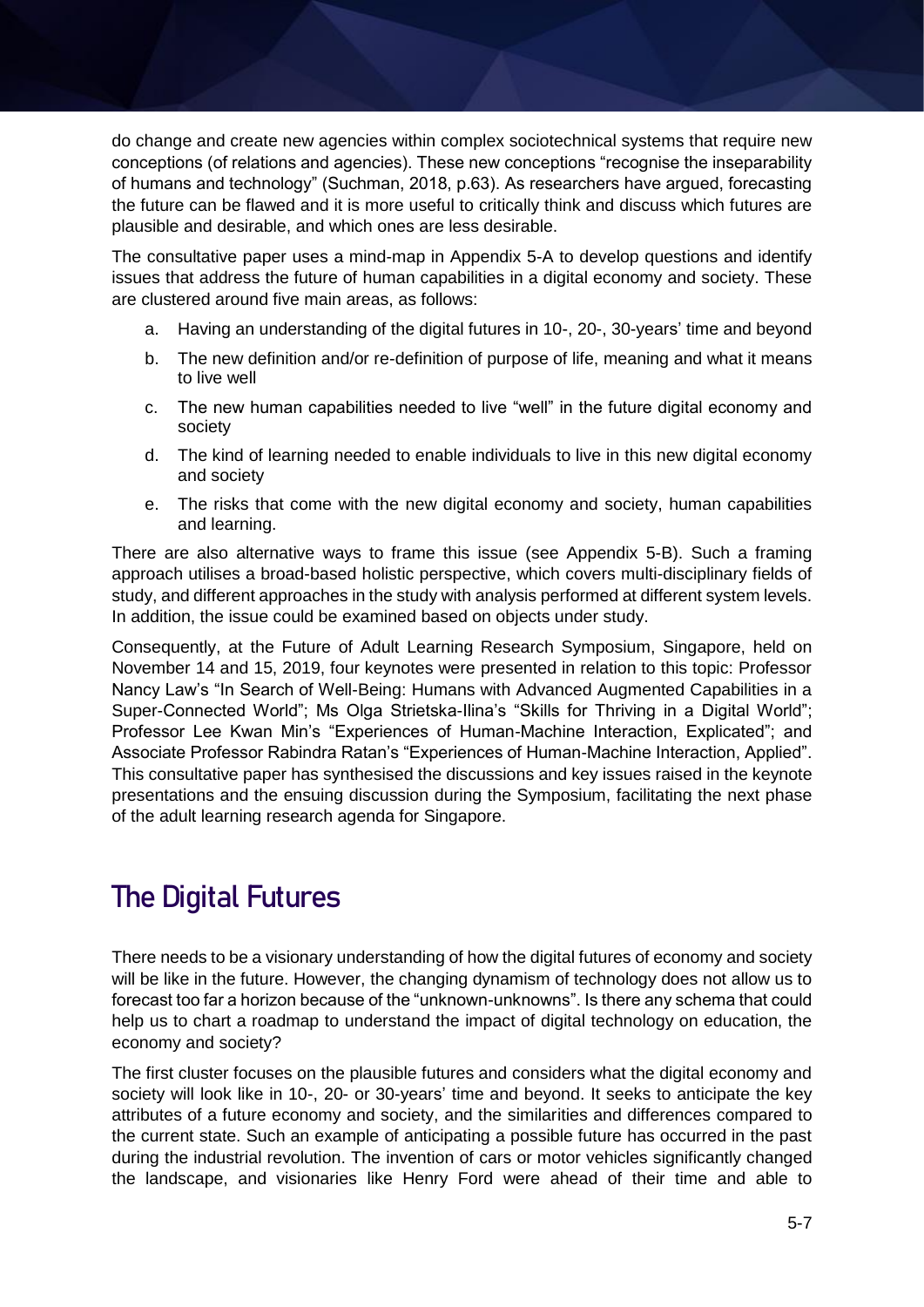conceptualise how the evolution of such revolutionary technologies would change the way of life: "Everything that helps make man a little freer is headed along the highway of Truth. This does not mean books and ideas only; it means mechanics and commerce and science. Even the motor car is an element in the liberation of mankind and will rank higher than many a philosophy in its effect on human destiny: it is freeing more men, freeing them into more different regions, than most book systems do"<sup>1</sup>.

Minimally, it is conceivably possible that within the next five to 30 years, we will experience the following:

- In five years, we might see completely autonomous vehicles roaming our roads, and digital and AI literacies will be treated like basic literacy or numeracy;
- In 10 years, AI systems might provide better diagnosis and treatment for illnesses and replace human decision making;
- In 20 years, machine-human interface designs might drastically reduce the workers needed for manual or routine tasks and the seemingly irreplaceable human decision making might become rarer;
- In 30 years, half of all current work activities or more might become automated while entirely new jobs and occupations could be created.

While future forecasts are always prone to errors or revisions, they nevertheless help us to take stock of the current milestones in digital technology development to allow us to learn from possible missteps. For example, we are increasingly aware that programmers and inventors of AI may impute their personal biases and prejudices in the AI system they build. This can result in legitimising prejudices and discriminations where checks and balances cannot be adequately undertaken because of the complexity of the AI system; in other words, the blackbox AI is un-auditable.

Increasing concerns regarding futures include what minimal capabilities are required to live meaningfully in these digital economies and societies. Issues necessarily include work/life balance, new social compacts between citizens and governments, and legislations and governance around enabling equitable digital access. Furthermore, the advent of big data raises issues around the protection of personal privacies. In addition, the veracity of the information will be tested time and again to distinguish between authentic news and fake news, and the need to educate the citizenry on media literacies to discern fact from fiction.

#### Major Developments and Trends

There are global trends that we can nevertheless ascertain that will impact the digital futures. These are major developments in education, economy and society. Educational researchers, especially sociologists of education, have been acutely aware of how the world of education has changed over the last five decades (Mehta & Davis, 2018). The following key developments in education are argued to have an impact on our digital futures.

First, education has become more critical to policy debates globally, largely due to the increased recognition that education is central to employment in the digital economy and the recognition that increasing the number of educated workers will enhance economic growth and social well-being. While this has been the case in Singapore since independence, the

-

<sup>1</sup> Ford News, 15 February 1923, page 2.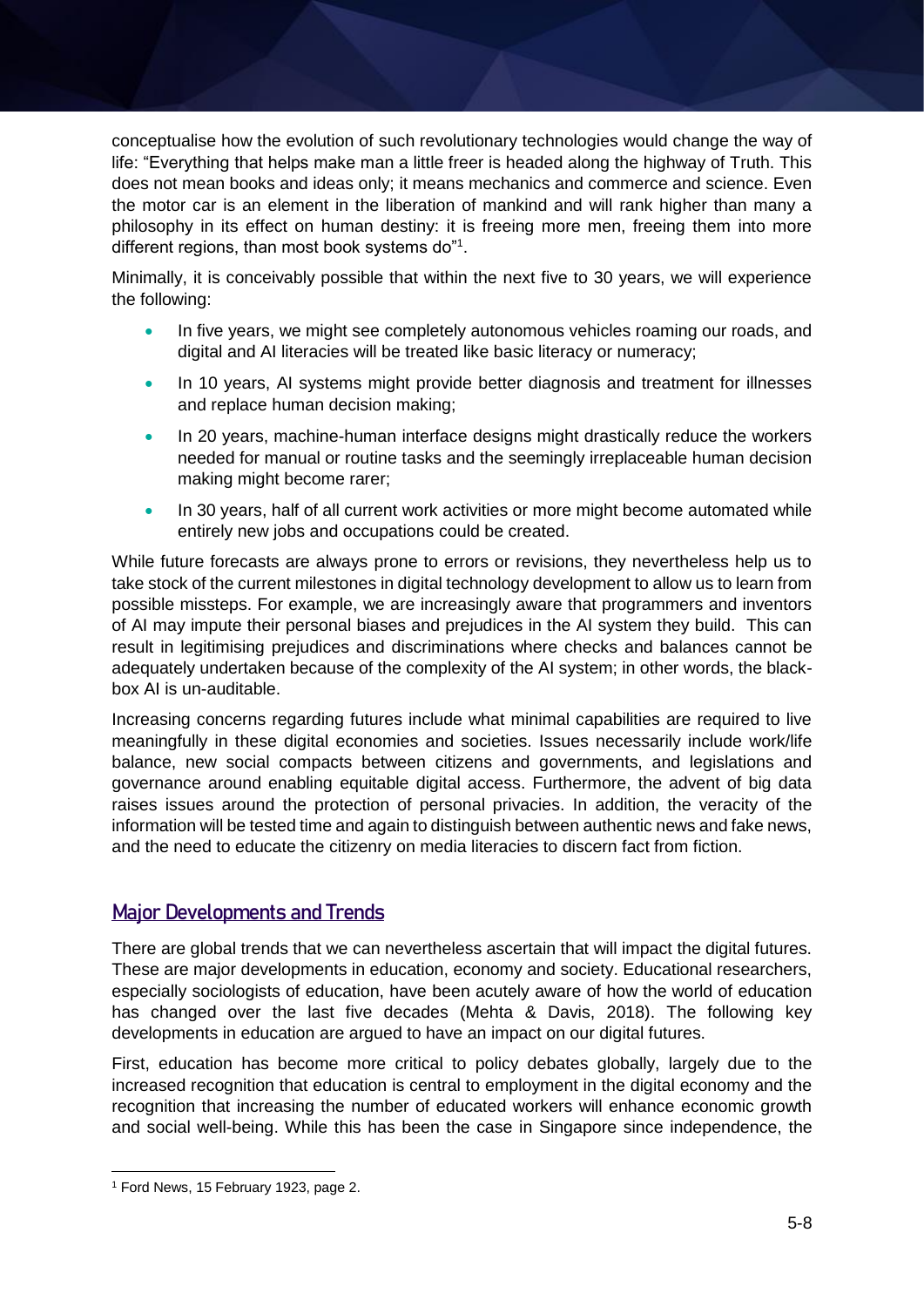government has shifted emphasis from providing structural and infrastructural support for education to supporting individuals' opportunities for social mobility through an increasingly porous education system.

Second, there has been significant increases in economic inequality, leading to massive social disparities in income and wealth distribution. The recent Global Wealth Report 2019 by Credit Suisse reported that over 2.18 million people in Singapore are in the top 10% of the global wealth population, with 5% of Singaporeans belonging to the world's richest 1%. Of concern, the report noted that 14% of Singapore's population had less than US\$10,000 in financial assets. Potential increases in social stratification have placed an even greater burden on education and skilling up the workforce as a means to level the playing field and provide social mobility.

Third, global migration and population movements, and increasing inter-racial and inter-ethnic families are leading to futures where complex mosaics of social, cultural and ethnic diversities are the norm. Consequently, the heterogeneity of lived experiences, knowledge and work ethics have led to huge variations in human capabilities in a digital world where economy and society have to intersect with education and learning to prepare workers for the digital futures.

Fourth, educational providers have become highly pluralistic globally, and the ecological landscape around schools and centres of learning have become more complex. Educational providers are shifting away from credentials and certifications that demand significant resources and time, to micro-credentials that encourage lifelong learning while enabling the development of field-specific skills at the same time. The expansion of gig economies due to low credential requirements and flexible arrangements meant that the very definition of human capabilities needs to be re-evaluated and redefined to support economic development. What role does education and learning play in an informal economy where traditional credentials and certifications from educational providers, such as universities and polytechnics, may no longer be essential for workers to be economically productive?

Fifth, the goals of schooling have become more ambitious, and will continue to do so in the foreseeable future. The penetration of digital educational technologies, the increasing qualities of teachers and the advent of AI have meant that schooling and education is not only for all students, but a reasonable trajectory can now be made towards the ideal of individualised and personalised learning for all learners. Globally and in Singapore, there is a significant push for education to embrace not just the traditional forms of curricular knowledge such as literacy and numeracy, but to encompass 21st century skills, digital literacy and dispositions. Some nations have begun to incorporate newer forms of literacies, such as digital and AI literacies, into their core K-12 curriculum. The old Fordist model of schooling is now being transformed into a digital, highly inter-connected organisational forms where students are networked into new and rapidly expanding repositories of knowledge. Yet, history tells us that educational structures are incredibly resistant to change, and if future-oriented educational aims are to be actualised, deep considerations of how some of the entrenched institutional structures (such as examinations, school subjects or school placements) may have to be re-evaluated and even dismantled or modified.

Sixth, education and learning are becoming an omnipresent force in modern social life. Education is now a birth-to-death phenomenon, with more children gaining access to preschools, more people acquiring degrees, and more adults taking classes alongside their jobs or in retirement. Education encompasses both formal and informal forms, with creation of new industries to cater to training and retraining workers. As Baker (2014) noted, we are in an age of the "schooled society" or a society that is actively created and defined by education. To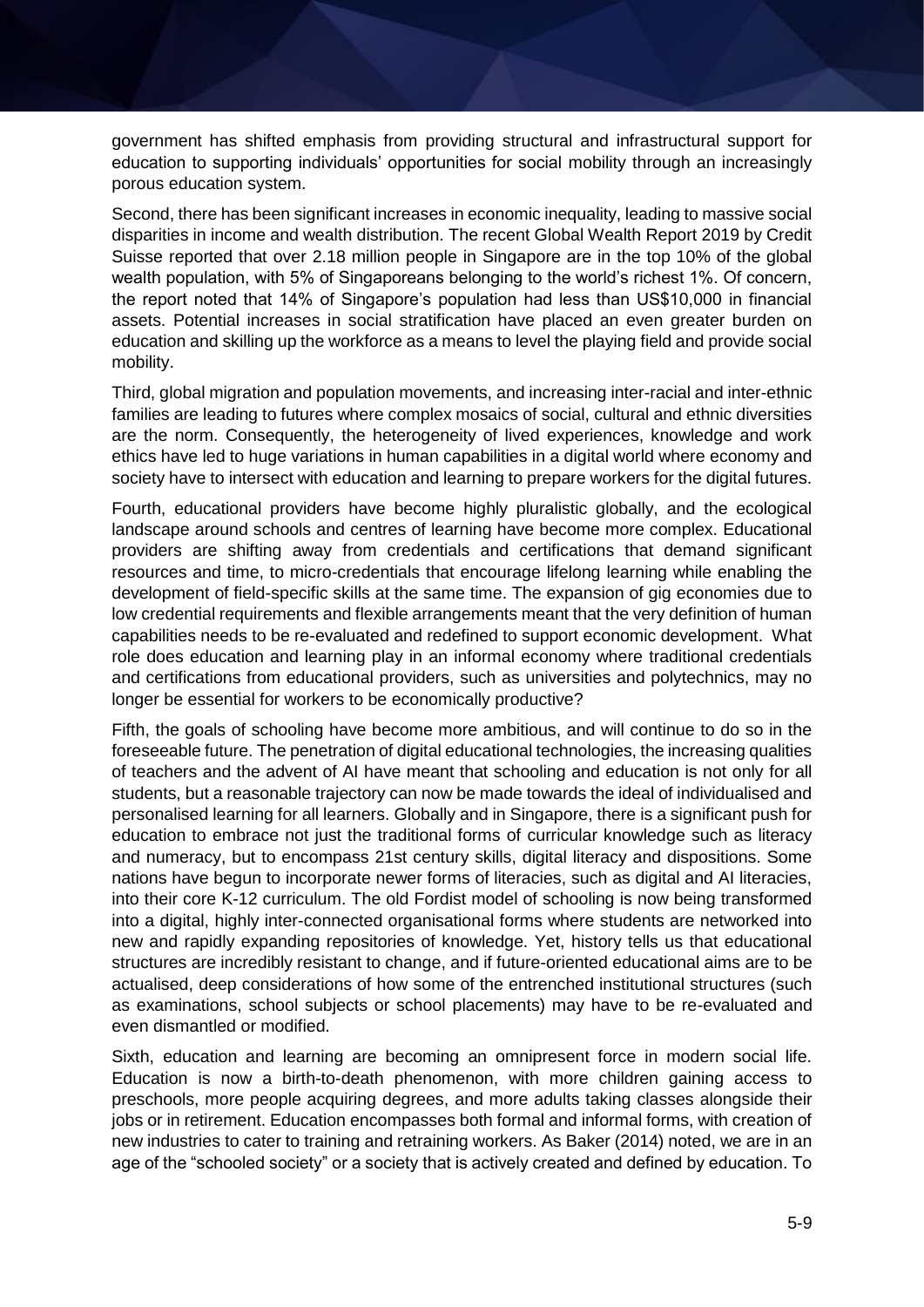this, we would add that we are moving steadily towards an era of the "schooled economy and society" where education, economy and society are symbiotically generative of each other.

The impact of technological developments on the economy and society is also creating new spaces of working, living and learning where the boundaries between work, living and learning are blurring at an accelerated pace. New industries supporting online education, informal learning and flexible work arrangements are driven by technological affordances enhancing communications and workflow processes. Likewise, technological innovations and digitalisations are impacting jobs and employment through new forms of labour automation, labour augmentation, new job creation, re-shoring, off-shoring, labour market fragmentation and multiple labour market employment.

#### Sociotechnical Co-evolution

To better understand the digital futures and to analyse it, Professor Nancy Law suggested that the relationship between technological innovation and human development needs to be significantly reconsidered. She proposed that rather than thinking about technological and human development as separate and distinct, as is traditionally understood, there is a need to consider technological and human development as interconnected and intertwined. Such a "sociotechnical co-evolution's perspective" (Geels, 2002) recognises that developments in both spheres affect each other and are interdependent. With each technological innovation, society evolves its rules, norms, policies and infrastructure leading to social transformations, and vice versa. When viewed in this manner, connectivity takes on fresh perspectives, as can be seen when super epidemics such as the outbreak of Severe Acute Respiratory System (SARS) in the 2000s, and the Novel Coronavirus in 2019 and 2020 — an effect of superconnectivity itself as the disease spread through human transport pathways — generated new technological innovations as well as innovations to social infrastructure in order to contain the spread of the disease and minimise health risks. Likewise, the invention of the gasoline engine co-evolved with the global political and economic history of oil and gas extraction, car manufacturing industry, and transport infrastructure.

These critical developments that will affect the future — educational and labour market transformations, connectivities, changes to the nature of the human as a super-augmented and super-connected being — have raised deep questions about the purposes and meaning of life in these digital futures, which are examined next.

### **Purposes of Life**

The second cluster follows from the first, and asks what forms of new meanings and purposes of life, living, working and learning are possible and desirable. As mentioned, the sociotechnical co-evolution will challenge our ideas and beliefs about what it means to be human. In the face of such unprecedented changes and challenges, it is therefore crucial for us to understand how to achieve personal and economic well-being in this constantly evolving digital landscape.

For discussion on the purposes and meaningfulness of life, a society needs to be in a relatively peaceful and harmonious existence. Across the speakers in the Symposium, there is a collective agreement that human development in the digital futures should not just be focused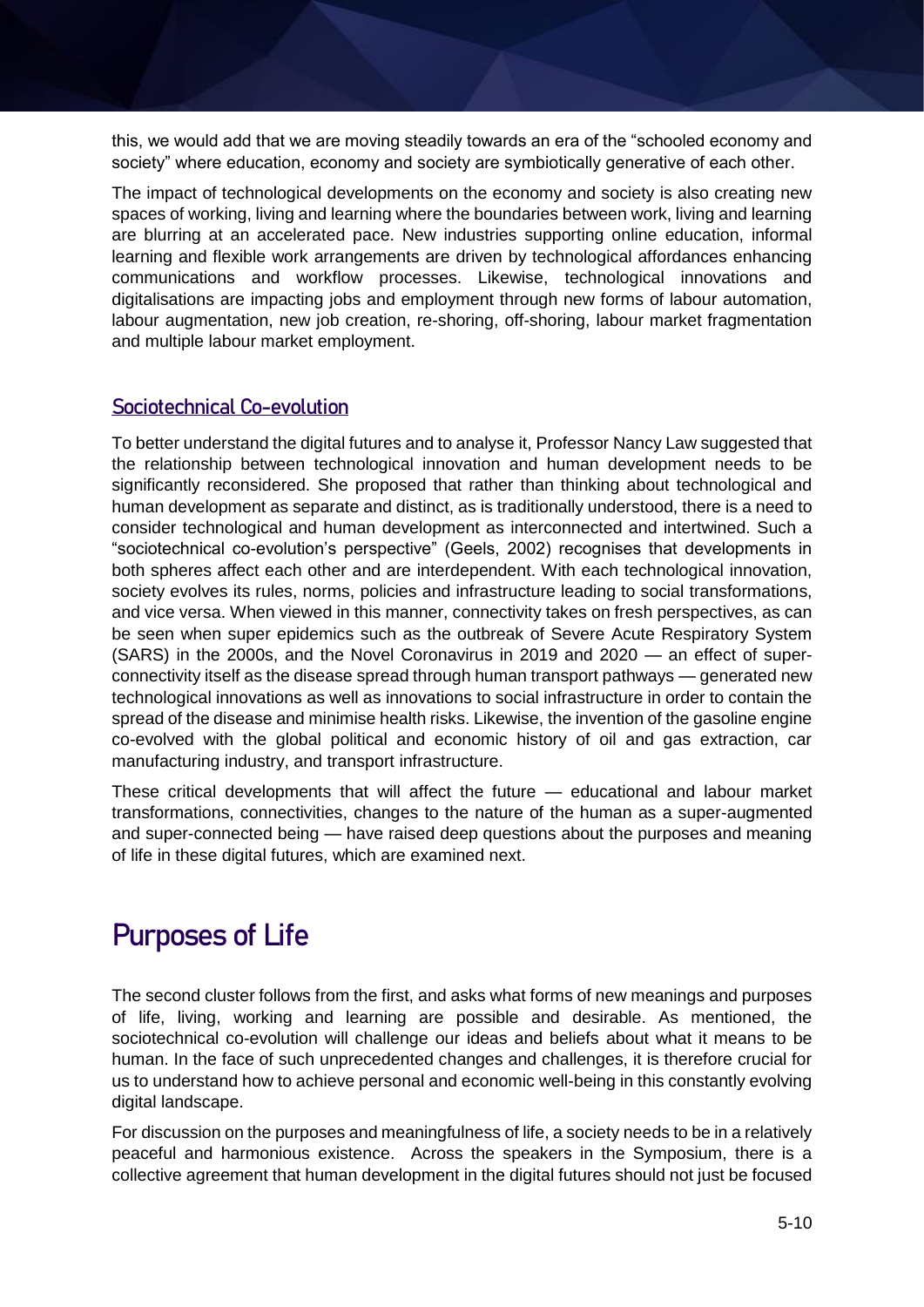on economic growth, but on enhancing *well-being*, seen as the "fundamental safety of an individual within a society" (Law, 2019). This entails considerations of good working conditions, work-life balance, fulfilment and the ability to connect as well as disconnect from the digital environment. Taking on an expanded meaning of well-being beyond just the mental and physical aspects, Ms Strietska-Illina argued that facilitating enhanced well-being included not just ensuring the economic and social participation of every individual, but achieving a sense of fulfilment that each individual experiences. In both senses, digital technologies have the potential to free people to pursue higher purposes, as well as social participation and selffulfilment.

These latter affordances of technologies open up the space for individual empowerment, enabling people to make sense of, envision and create the future, and to acquire the capabilities required for making life meaningful and fulfilling. As Lee (2014, p.13-14) pointed out, the opportunities to learn and acquire capabilities and skills "will enhance equity in terms of the availability and accessibility of educational opportunity for individuals, and this further empowers individual citizens to be active learning agents, and moreover enables the learning agent to better function as an active citizen in society". One example of the sense of empowerment described here would be to consider how older workers could assume the role of mentors. Leveraging on technology with flexible work arrangements, which can be advantageous to older workers, multi-generational work teams can be formed that bridge the divide between the young and old, novices and experts. Different configurations for working, learning and living can be enabled through different generations coming together to share knowledge, experiences, sense-making and wisdom, leading to a sense of empowerment for both generations, and a strong sense of purpose in life.

The idea of multi-generational teams coming together requires a whole-of-society approach, to reduce and remove stereotype barriers about both groups of workers. Such multigenerational teams can often work together to solve problems, raising new notions of the social compact between individuals, institutions, businesses and governments. Digital technology can be an enhancer or a hindrance to such collaborations.

Discussions around the purposes of life must necessarily include ethical considerations of the impact and consequences of the digital economy and society. As pointed out by Kenny et al. (2016), work opportunities are being affected, and reduced, as a result of technological change and economic turbulence, with "young people from low-income backgrounds, who have less education, and who belong to a racial or ethnic minority group are often marginalised from the economic, academic and social resources needed to compete for the stable and decent work opportunities that do exist". With education seen as a precursor to gainful employment and access to associated economic, health and social benefits, ethical issues need to be addressed as to how every person in a society can be educated, be given the best opportunities to learn, and enjoy physical and psychological well-being across the life span.

Likewise, in technological developments, especially in the use of automation and AI, ethics on an organisational level will have to be considered. The key question is: Whose ethics or values is the system embracing in decision making as part of the autonomous or automated process? Additional questions include: How could these ethics be developed? Could AI develop its own ethical system based on a mathematical probability or rule? What are some of the core issues in ethics in the technological and digital development? Great advances have taken place in the AI development with the ultimate goal of achieving singularity or a consciousness for the AI. How would this affect the human race or our reason for living and being?

This may require the search for a new definition of ethics, the quality of life and new indicators or measurements of quality of life as examples. This is akin to the happiness index used by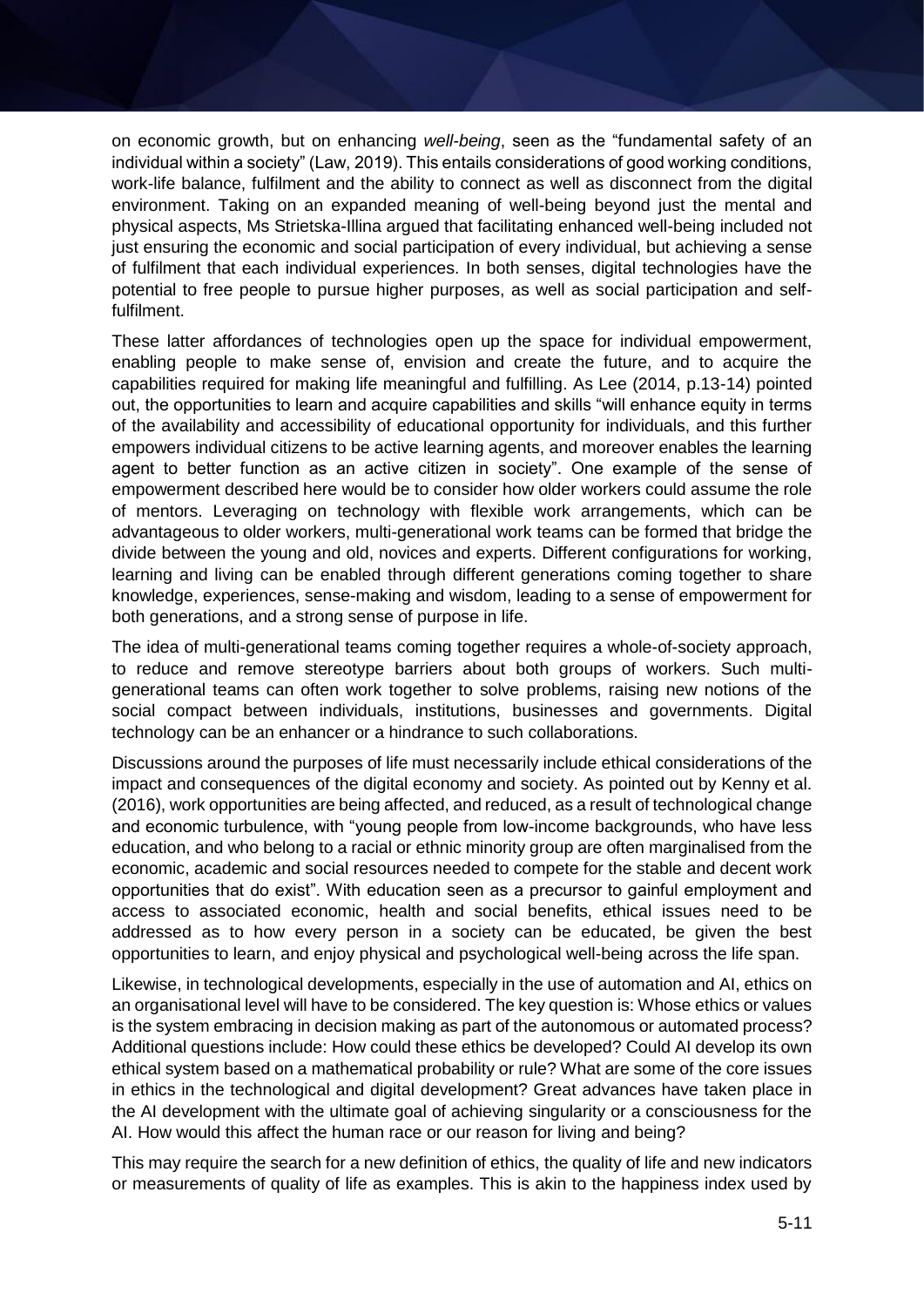some countries to gauge the wellness of its citizens or the use of the Gini coefficient to measure the economic inequality in income distribution. Further development may be required to create digital literacy or digital accessibility or digital well-being indices to allow us to measure our progressions or stresses due to usage and exposure to digital technologies.

### **New Conceptualisation of Human Capabilities**

The third cluster examines the human capabilities needed to thrive in these digital futures, including deliberating on new conceptualisations of human capabilities that may be driven by technological advancements (such as AI).

Human capabilities are generally described as what people are effectively able to do and be, or the positive freedom that people have to enjoy as valuable "beings and doings" (Alkire, 2005). In this consultative paper, such capabilities are necessarily contextual to Singapore's economic and societal needs, and can include individual capabilities such as creativity, empathy, discernment, morality, cultural awareness, or organisational capabilities (but not limited to these). Indeed, the International Labour Organisation (ILO) has a skills agenda that are proposed to be necessary for the digital futures. The skills comprise five interdependent components:

- 1. Developing specialised technical skills, which include care skills grounded in social and emotional intelligence and STEAM (Science, Technology, Engineering, Artistic and Mathematics) skills to foster innovation with social responsibility
- 2. Promoting stronger foundational skills, which include the traditional literacy and numeracy skills, as well as newly important skills such as research literacy to facilitate self-directed learning, and environmental literacy
- 3. Fostering core work and transferable skills, which include learning-to-learn, agility, the 4Cs (communication, collaboration, creativity & critical thinking), and future thinking
- 4. Promoting entrepreneurial and artisanal skills, which include a focus on job creators and not only job takers, as well as demand for artisanal customised products
- 5. Enhancing digital skills, which include basic and generic digital literacy skills, intermediate and advanced digital skills like programming and digital media, and digital applications skills such as Building Information Modelling (BIM) in construction.

The ILO skills agenda is congruent with the changing nature of work. The Futures of Work (2018) reported that by 2022, it is expected that the average task hours across 12 industries will have shifted to "58% task hours performed by humans and 42% by machines", from 71% by human and 29% by machine in 2018. In addition, "by 2022, 62% of an organisation's information and data processing and information search and transmission tasks will be performed by machines compared to 46% today". The human-machine frontier will shift from work where machines can replace human beings. However, it also creates opportunities where humans can be redeployed into other works which are new and can only be done by humans. For example, today we have the motor mechanics because motor vehicles are a common feature in our everyday life. In a digital future, it is possible that digital technicians or technologists will be a new wave of professionals.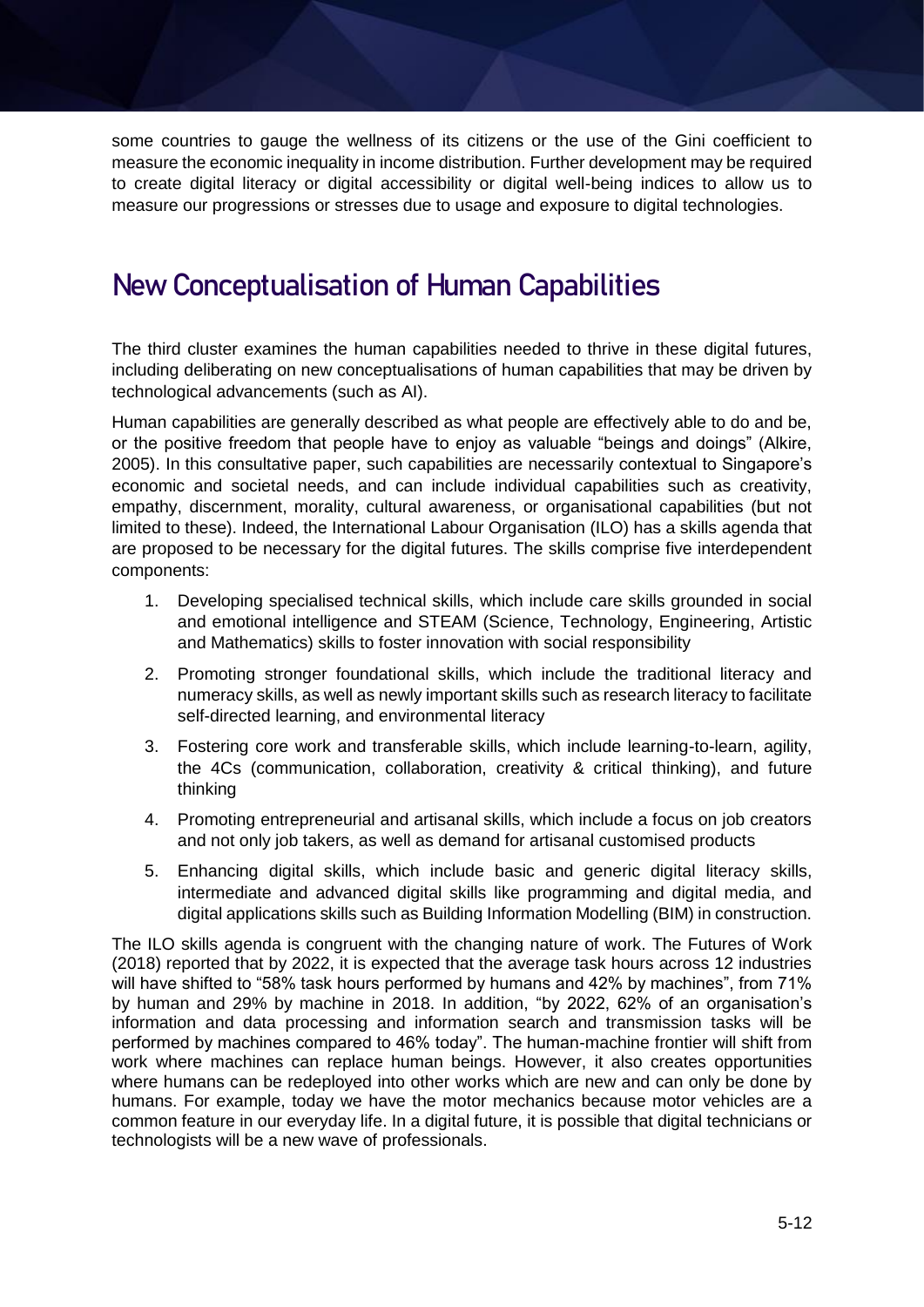This will call forth new human capabilities to cope with the new opportunities introduced by new work tasks. There would also be new cadre of professionals who need to come online in the new digital economy and society. For example, we anticipate a significant demand for data analysts and scientists, software and application developers, e-commerce and social media specialists and cyber forensic auditors. Many of these jobs can only be performed by distinctively human skills (WEF, 2018) and their unbounded creativity. To facilitate these new work tasks and jobs, Symposium speaker Ms Strietska-Illina advocated a "human-centred agenda for the future of work" driven by three key investments:

- 1. Investing in people's capabilities
- 2. Investing in the institutions of work
- 3. Investing in decent and sustainable work

This suggests accompanying investments in education, businesses/organisations and economy respectively, which require governments to take an ecological approach to the future work agenda.

At the same time, it might be useful to think about how the relationship between humans and machines is changing at the task level, because technology changes what we do task-by-task, and not job-by-job. Economists, consultancies and governments are all starting to study the future at the level of tasks, and this provides a granular and specific way to track disruptions, and determines how work and jobs can be transformed, and how workers can be transitioned. Researchers have also highlighted that there may not be enough workers like data analysts and software developers for those who want them, and they call attention to issues of economic capacity, job quality, and re-distribution of wealth among nations (Brown, 2019). Ultimately, the emphasis on skills development in conjunction with geopolitical and national economic transformation and organisational changes can help to enhance and support individual and societal well-being: first, as an enabler of growth, and second, as a buffer from social and economic shocks. From a broader perspective, human capabilities should also be reconceptualised as new ways of seeing, understanding, living and learning in the world through technology. It is the latter that we now turn to.

### **Learning**

Along with the human capabilities needed, the fourth cluster on learning forms the conceptual nexus of this consultative paper's intellectual ambit.

Learning can be defined as the ability to discover or uncover new things or knowledge over time, and a child learns the moment he or she is born. Learning here takes an expansive sense of encompassing the lifespan (from child to adult), from micro-genetic and psychological aspects to the acquisition and socialisation of attitudes, skills, knowledge, values, morals and dispositions, and from formal/institutional learning environments to informal/incidental/emergent/serendipitous environments.

Central to this cluster is the impact of digitalisation and technologies that can help to reconceptualise and transform the nature of learning and indeed, formal education as we know today. This could result in new learning models that blur the distinction between formal and informal learning, individual and societal based learning and the generally accepted K-12 education followed by tertiary education. It may require the re-engineering of the formal education system as we know of today.

Some of the key considerations include when, what and how digital technologies are to be incorporated into the learning syllabus of schools (both K-12 and tertiary). It may also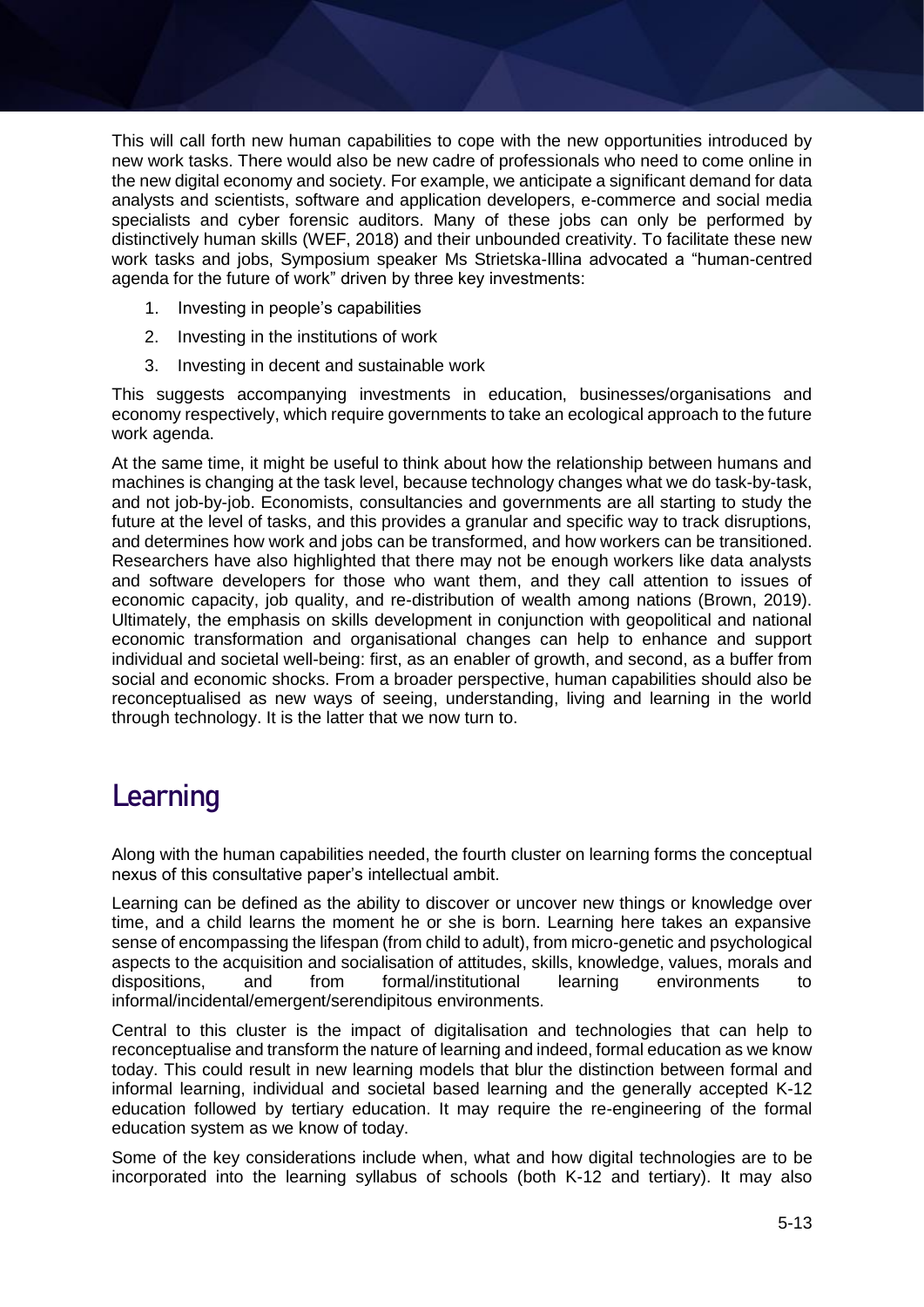necessitate the proposition of bringing digital technologies to early childhood development, since these young individuals are digital natives born in a rapidly digitalising world.

In the area of learning, there will also be the need to consider the role of educators and the tools available to them to effect deep education in digital technologies. The role and skills of teachers, their assessment methods and the curriculum will all have to be reconsidered in the light of this digital revolution. For example, when should coding be introduced to the formal education system, and more importantly, what is coding supposed to inculcate as learning outcomes as part of digital skill or knowledge for the students? The same can be asked for data analytics or machine learning.

Another dimension of learning is how human-machine interaction (HMI) can be introduced in the context of learning to accelerate learning or to open up new frontiers of learning which never existed. For example, while the use of "virtual experiences", avatars, augmented realities and others may have high setup costs, they open up new potential frontiers of learning.

Virtual experience (VE) is a product of para-authentic objects premised on valid connections, and it depends on how machines could "understand" and replicate human interaction. VE can be described and explained in terms of a typology of intentionality detector (ID), eye detection detector (EDD), shared attention mechanism (SAM), and theory of mind mechanism (ToMM). VE can be introduced selectively and wisely in the course of learning to aid learning, which at times is not possible due to physical constraints or inability to have the necessary feedback mechanisms.

In the early development of social robots, scientists and engineers have failed to achieve "natural interaction" because of a lack of understanding of VE. However, with better research in VE that leads to new applications, for example, the MIT approach in robotics where machines encompassed the "mind reading modules", there was a marked improvement in social interactions (between humans and machines). All these will continue to make in-roads into learning and will be systematically deployed into learning sciences. This also posits the possibility that robots could one day manifest its own personality and improve HMI. The challenge is how to design such robots/machines and how to deploy them to enhance learning.

Another dimension of the impact of digital technologies on learning is in the area of learning games. The experiences of gaming and the design of games or gamification are manifestations of human-machine interaction (HMI). Using "serious games" and "entertainment games" as archetypes of HMI activities, and appropriate deployment of the notions of "flow" and being in the "zone" into learning experiences are opportunities accorded by this digital technology. This is analogous to the application of learning theories, such as Vygotsky's Zone of Proximal Development (ZPD) using digital technology. Vygotsky argued that learning is an experience facilitated through dialogues with a "knowledgeable other" such as a peer, a more knowledgeable person or expert. Gradually through social interaction and sense-making, the learner develops the ability to solve problems independently and do certain tasks without help. Can HMI fulfil the role of this knowledgeable person or expert?

Avatars can be used to augment learning, allowing for the presentation of idealised selves or interactions with pedagogical agents in ways that enhance motivation and engagement in educational content. Avatars have no limitation across space and time, and do not only transcend conventional social and cultural divides and categories, but also enable and empower people to create new relationships, possibilities and identities. According to the "Proteus effect", people are influenced behaviourally by their avatar's characteristics, and this phenomenon could be harnessed toward educational goals, as Dr. Ratan's research suggests. Take the example of students creating avatars to represent themselves as scientists while they are participating in an online science class. This self-representation can be guided to enhance their self-efficacy and motivation to interact with their classmates and engage with challenging course material more confidently, thereby enhancing the learning experience and outcomes.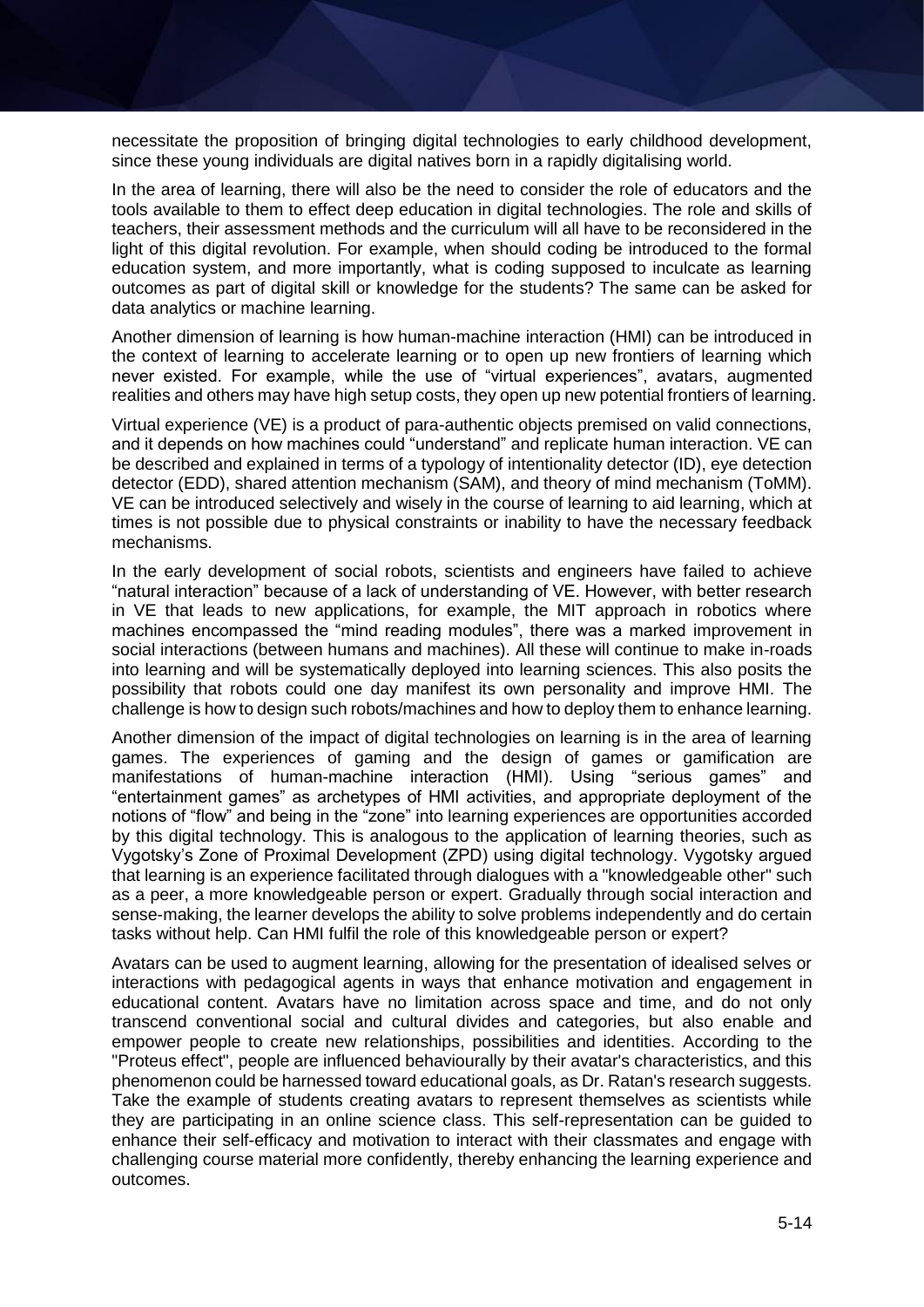The design and development of avatars require thinking about "gamification" or the application of gaming concepts in non-gaming contexts, focusing on how game mechanics and resource management could improve learning. Here, gamification is not merely (about) "levelling up" or "accumulating points". It goes beyond the mechanics (of implementation) and even pedagogy alone. Avatar development is about inter-disciplinarity, which combines design thinking, pedagogy and HMI. If it is deployed into learning, it opens a new frontier for learning. While research and knowledge generation about the utilisation of avatars in learning are still ongoing, the majority of research results thus far suggest that it is a promising approach.

A distinction can be made between 'learning' and 'sense-making'. Professor Nancy Law explained that learning involves fundamental individual and structural changes. These changes should and/or tend to be permanent but could also dissipate over time. The changes could also be at different level; e.g. biological neuro-muscular change and/or even at institutional levels. Sense-making emphasises the macro, the climate or environment (of learning) for the learner. Sense-making is a kind of conditioning or orienteering of the learner. It appeals to approaches like design (to orientate the learner), whereas learning in educational settings tends to be more intentional and goal-oriented. This distinction resonates with Professor George Siemens, who argued that learning is mainly cognitive while sense-making is heavily social, and offered a sustainable approach for human development in the world of AI. He noted that learning is aligned to knowledge attributes, while sense-making is aligned to what he called beingness attributes. In essence, the future of learning required a redressing and re-introduction of ontological aspects, on top of what has traditionally been the strength of institutes of learning — epistemological aspects. This is a curricular question that institutes of learning and education ministries will have to grapple with — the epistemological (knowledge) and ontological (being) balance.

Another dimension of learning in a digital society and economy is the constant changes in technology, which will make obsolete present digital knowledge and technology. For example, pagers, fax machines and dot matrix printers were all high technology equipment in their time but are deemed as collectors' items today. The speed of change in digital technology would require upgrading in knowledge and skills to cope with the constant changes. The concept of a lifelong learning ecosystem highlighting the linkages between systems and the changing mindsets of learners towards a journey of continuous learning will be crucial. Policy making in the learning arena must incorporate lifelong learning in the context of a digital society.

Such a lifelong learning agenda requires us to consider curricular aspects. First, the objectives of lifelong learning, as advocated by Dr Cheong Wei Yang, should be to develop growth mindsets, to foster deep curiosities to create better futures, and to develop a strong sense of social responsibility. Second, lifelong learning requires the recognition that expertise is both collective at the macro level and distributed at the individual level. Encouraging lifelong learning means ensuring that everyone has a role to play and thrive in society. Finally, lifelong learning means that the places and spaces of learning are no longer just located in the education system but distributed across different sites of knowledge, skills and being development — in workplaces, in corporate universities and other emerging alternative sites for epistemological and ontological development.

### **Risk**

As in the introduction of any new way of life and the continuing advancement of technologies introduced into our everyday life and work, there are unintended consequences in technological developments, and these issues need to be recognised upfront.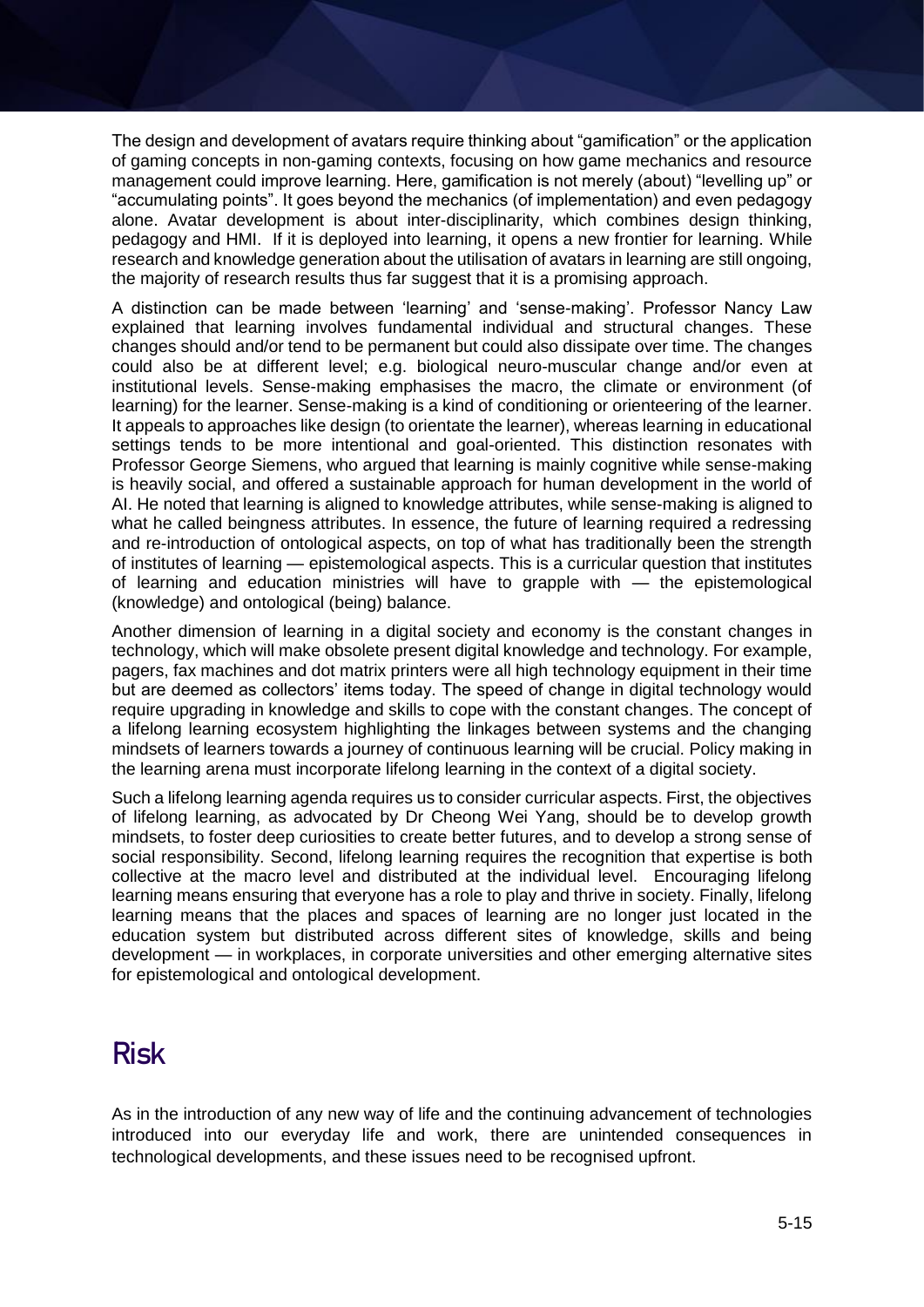The last cluster provides a cautionary note in the consultative paper. It articulates the position that any technological advancements will always have risks, challenges and consequences to individuals and societies.

The Industrial Revolution 4.0 has the potential to bring benefits as well as disadvantages. These can include increasing learning disabilities, man-made or natural (caused by physiological, psychological and technological barriers), and increasing marginalisation and exclusion of sectors of society unable to adapt to the pace of technological advancements.

Unless attended to, these digital futures may have negative consequences to learning, social lives, well-being, and individual creativities, increasing polarisation of the community, and more broadly, making lives unbearable as a digitally illiterate navigates and survives in the digital explosion.

The risk in this fifth cluster is confined to the risks involving our understanding of learning, future, human capabilities and digital technology. The risks are non-trivial, as society has never been this way before with such rapid changes and challenges to our current way of life and work. For example, it probably has taken mankind hundreds, and if not thousands, of years to perfect the art of producing physical currencies that are extremely hard to counterfeit. However, it takes slightly more than 10 years to create a digital currency like bitcoin that is traded and used globally. This is not including the plethora of digital currencies and platforms for payment and e-commerce purposes. Facebook, one of the largest social media networks in the world, plans to roll out its own digital currency, Libra, in 2020. This in itself can make Facebook into a digital central bank for the world!

There is a real challenge in how society changes when technology advances too quickly. Is society ready, and also are we ready in terms of individual cognitive and metacognitive development for this technological change?

Human beings are highly adaptable and they have learned to avoid doomsday warnings of new developments that can obliterate human existence or activities. Humans are tenacious and versatile, and they have the tendency to overcome the perceived adverse consequences. For example, Socrates believed that writing was not an effective form of communication as compared to face-to-face communication. He argued that face-to-face communication is the only possible way where knowledge is transferred from an individual to another. Would the current maxim that machines, AI and digital technology can never replace a human teacher fall within the same genre of argument? The risk then becomes allowing digital technology to push its influence into the human realm of learning sensibly without prejudice or overt optimism.

The challenge for learning in a digital society is in conceptualising 'learning technology' that connects minds over time and space, and augments individual and collective performance. But this also potentially creates new societal fractures in the form of the 'digital divide', which is shaped by how people use technology; for example, the containment of the SARS epidemic in 2003 is a story of global technological and scientific cooperation. This demonstrates that the impacts of technology are not just individual but systemic.

The key strengths and usefulness of digital technology include ease of transaction, concentration of information, speed of retrieval of critical information, and virtual and instantaneous access. However, the resulting automated decision making can become the greatest risk factor in the digital economy and society.

As discussed earlier, any automated system embeds within it the morals and ethics of its creator. For example, an AI credit rating system not only uses the massive historical data to compute and assess the probability of credit default for individuals for lending decisions, it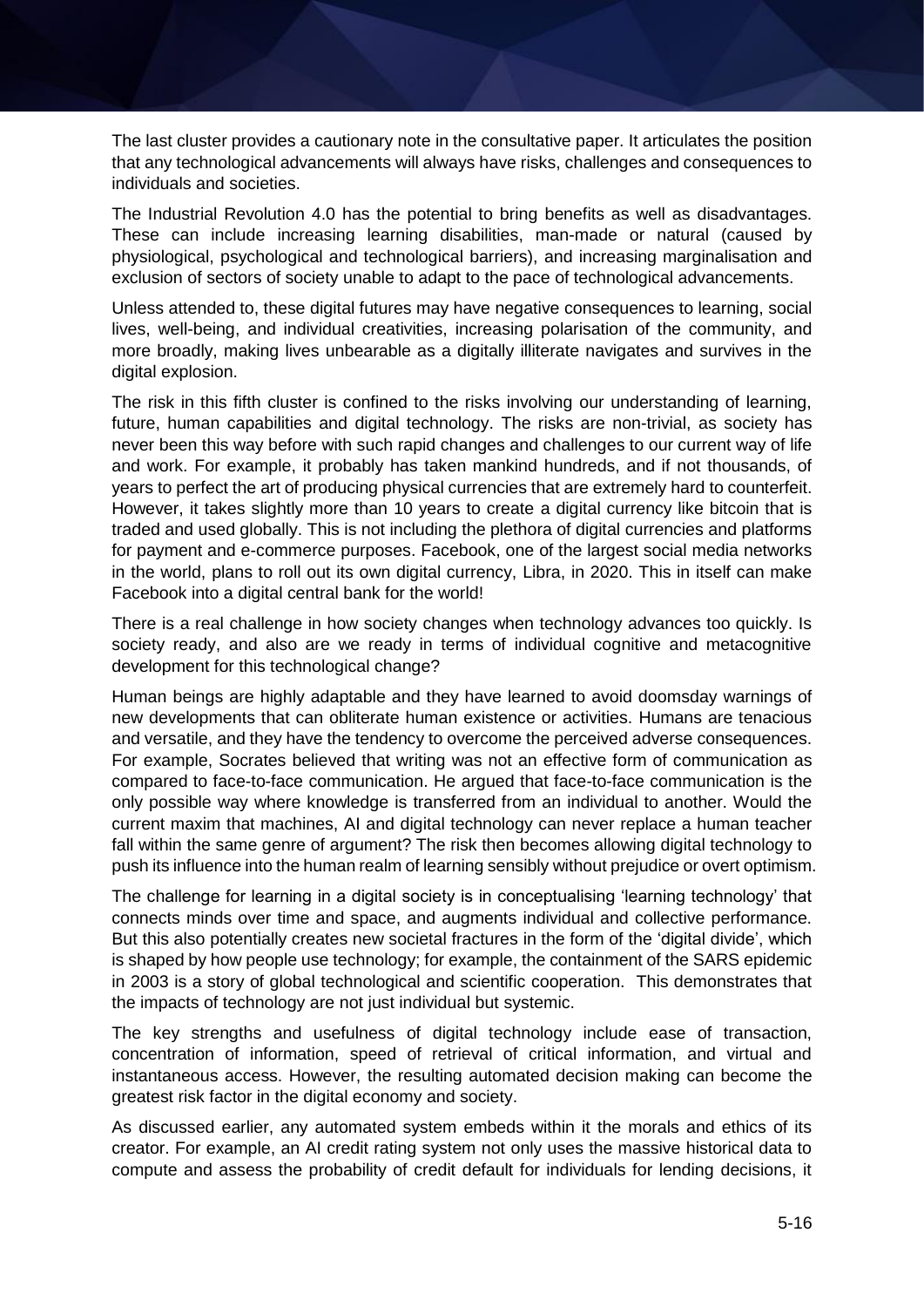may inevitably include the biases of the team of creators, particularly if the team of creators come from a particular pool of individuals from a certain segment of the society. The problematic outcome is that the system legitimises the prejudices or bias of its creator! Another example is the unintended outcome reportedly experienced by Amazon, which had used AI algorithms since 2014 to review job applicants' resumes. However, by 2015, the company realised that the AI-based algorithm was not rating candidates in a gender-neutral way as it was trained using predominantly male resumes of a particular group accumulated over the last 10 years. The use of AI can then inadvertently reproduce or intensify marginalisation and exclusion on the grounds of past patterns via machine learning and mathematical probability.

This also raises the possible risk that the new digital human-machine frontier will limit creativity, as the creative design and interactions with advanced technology, machines, algorithms or AI are only confined to a small segment of the population who has the capability to handle them. This will reduce the pool of capable or creative individuals, since the setup cost for being capable in creating AI or advanced digital technology is significantly raised.

The possibility of humans and machine 'co-learning' mentioned in the earlier section also raises the possibility that both can act as a 'check and balance' on each other, helping each other understand, decide and navigate the moral and ethical risks posed by over-relying on either the human or the machine.

### **Conclusion**

This consultative paper describes the challenges and questions to which we hope in-depth research, dialogue and discussions will provide possible leads and solutions. The digital revolution can be likened to sunlight. It will bring brightness and illumination to all sectors of life. However, it also has the capability of exhausting the over-exposed individuals or those who are fearful of the sunlight.

Learning in a digital society and economy is an evolutionary process. Market mechanisms will drive its direction, speed of progress and the major beneficiaries of the developments. Governments have a role to ensure that the well-being of citizens are advanced in a pareto optimal manner. This will require significant amounts of investment in research to provide answers to the known-unknowns and to uncover the unknown-unknowns. There will be questions that will need to be better clarified and where the answers will take time to be obtained while others are low-hanging fruits.

Professor George Siemens may have provided a most appropriate summary concerning research on education in relation to this topic. He said that researchers need to prioritise their research on the positive impacts on people's lives, and to develop new frameworks or paradigms that are meaningful to people. He emphasised that adult education needs to be impactful, and the research needs to move towards practicality. Research frameworks, methods and approaches should have a practical end in improving actual lives of people. How are we to marry research theories and concepts with the practical?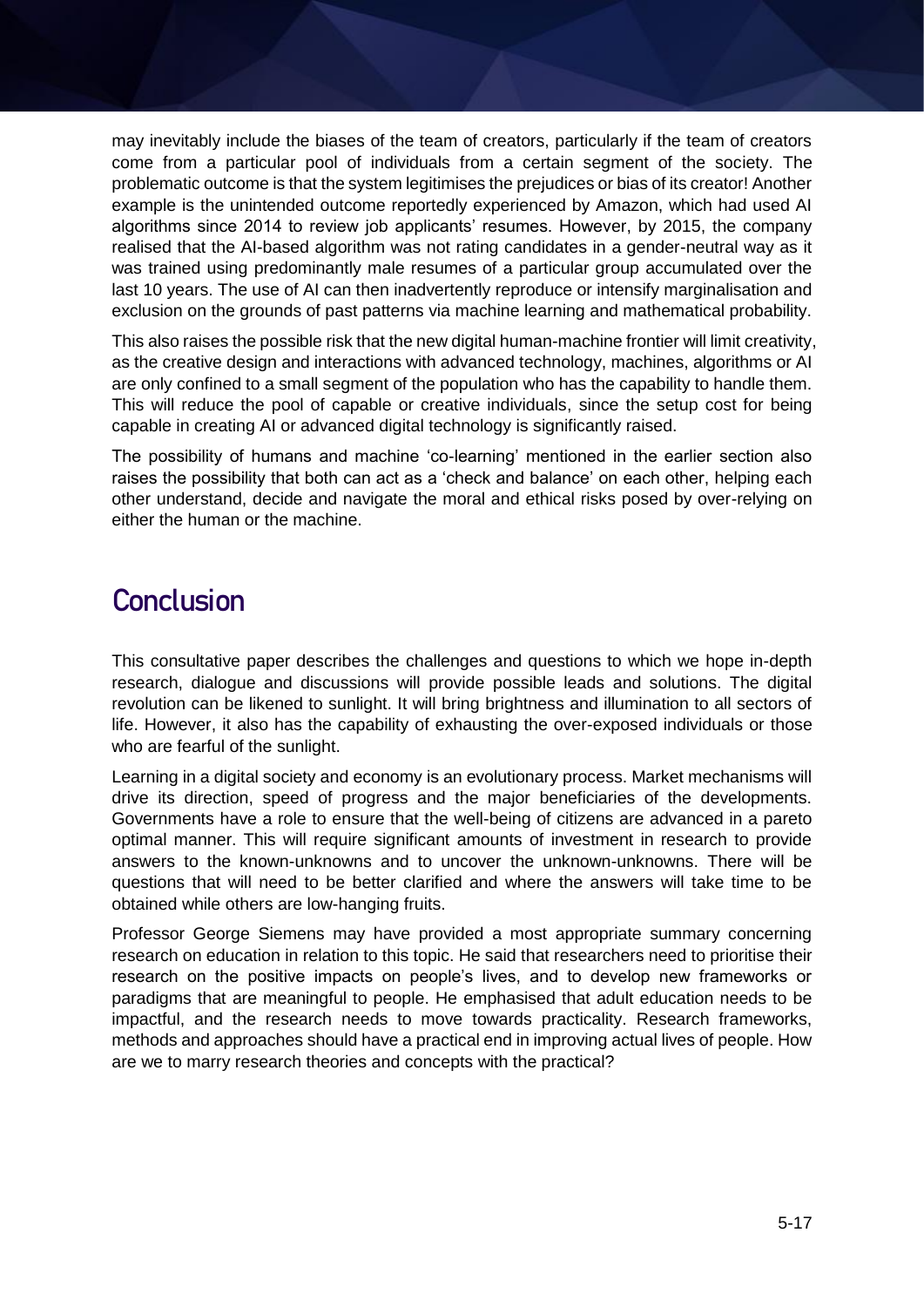### **Key Research Questions Raised in the Consultative Paper**

#### Framing the Problem

- **RQ1** Are new conceptualisations of human capabilities needed in a digital economy and society?
- **RQ2** If yes, what are the new conceptualisations of human capabilities that we should have a good grasp of?
- **RQ3** How can we ignite the synergy between a person's internal capabilities and his/her embedding in the external environment in this digital era?

#### Questions from the macro perspectives:

- **RQ4** What are the impacts of digital technologies on the current labour market? What are the factors that encourage creations of new and quality jobs in the digital economy?
- **RQ5** What are the new challenges to well-being and wholeness for life in a digital society? What are the potential risks to individuals, groups and communities that are brought about by technological advances? How can we improve inclusiveness/equity/social mobility and mitigate against social polarisation and fragmentation in a digital society?
- **RQ6** Given that traditional literacies such as reading, writing, speaking and listening are changing with the use of technology, what kind of literacies would be a fundamental educational requirement of every child? What are the ways to understand and identify new literacies; e.g. 'digital literacy' for a future economy and society?
- **RQ7** What new capabilities are needed in the future digital economy and society? How can they be identified and developed?
- **RQ8** How should learning dynamically adapt to constantly changing technologies? How will learning be different from our current concepts of competencies/skills etc; e.g. ASK (Attitudes, Skills, Knowledge)?
- **RQ9** What are the economic and social impacts of learning that would take into consideration the diversity of preferences across a population, and the impacts that could be differentiated even when the same technology is applied in a similar manner? (e.g. the use of facial recognition technology in a prison versus a hospital)
- **RQ10** What infrastructure and institutional arrangements would best support the development and utilisation of a person's internal capabilities to contribute meaningfully and constructively to the future digital economy and society?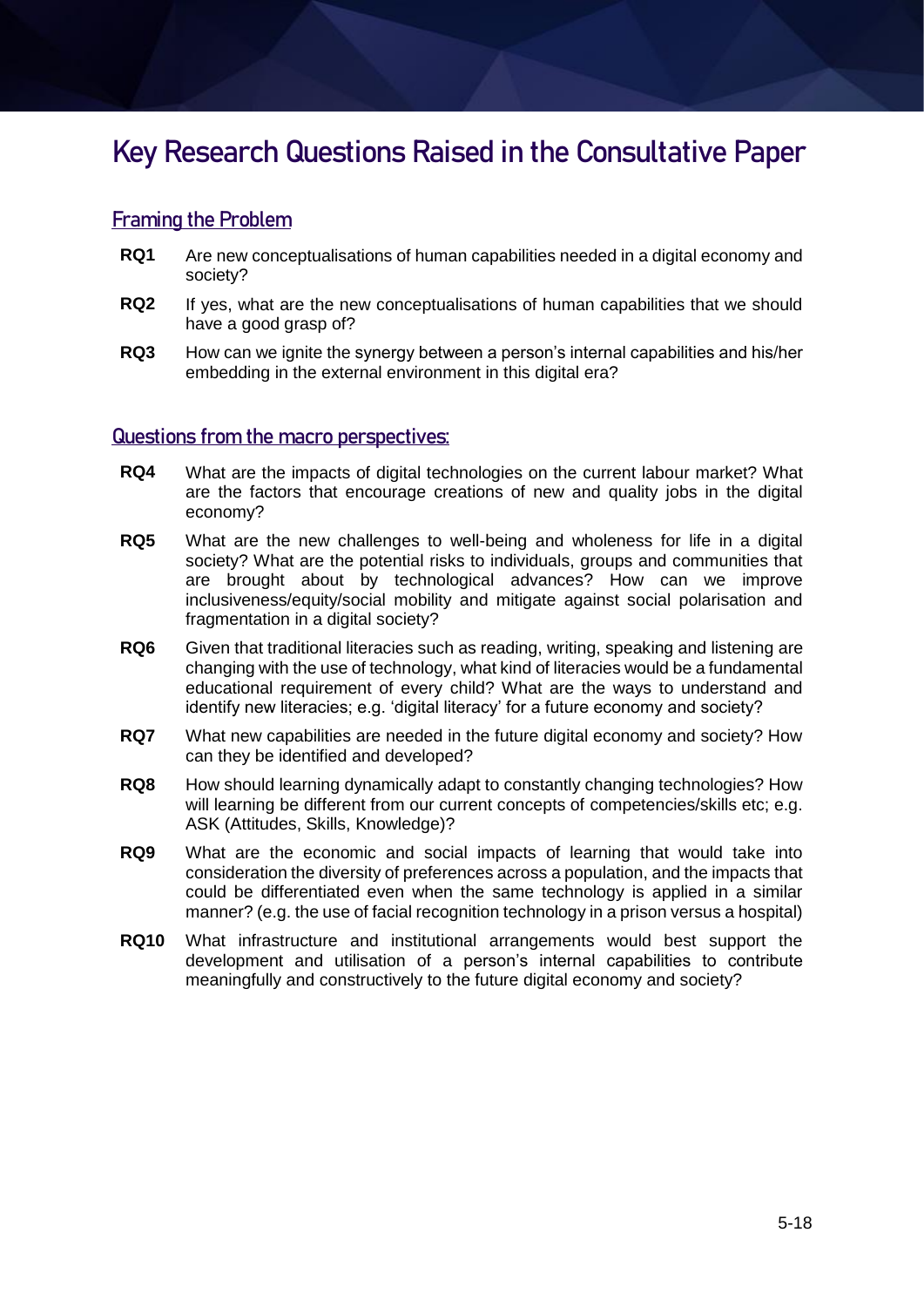#### Questions from the micro perspectives:

- **RQ11** What should be the core technological and non-technological skills/competencies for an individual in a digital economy?
- **RQ12** Assuming technological advances facilitate the personalisation of learning, how could schools design or institutionalise personalised learning in both the real and virtual learning environments? What new modalities in learning can digitalisation afford us?
- **RQ13** What kinds of socio-technical infrastructure would be conducive to support connected learning within and across communities and age groups?
- **RQ14** How do we promote adaptive self-learning capability in both young and adult learners in a digital society and economy? How do we use digital technologies to promote a mindset of lifelong learning?
- **RQ15** How does digitalisation change our understanding and development of generic/soft/employability skills?

#### The Digital Futures

- **RQ16** Is there any schema that could help us chart a road map to understand the impact of digital technology on education, learning, the economy and society?
- **RQ17** What role does education and learning play in an informal economy where traditional credentials and certifications from educational providers, such as universities and polytechnics, may no longer be essential for workers to be economically productive?

#### Purposes of Life

- **RQ18** Whose ethics or values should the AI system be embracing in decision making and in taking on human responsibilities as part of the autonomous or automated process?
- **RQ19** How could and should these ethics be developed? What/who should be involved in such development(s)?
- **RQ20** Should AI be allowed to develop its own ethical system based on a mathematical probability or pre-set rules? How can we monitor how the AI is carrying out ethical decisions on our behalf?
- **RQ21** What are some of the core issues in ethics in the technological and digital development?
- **RQ22** How would singularity or a consciousness in AI impact the human race or our reason for living and being?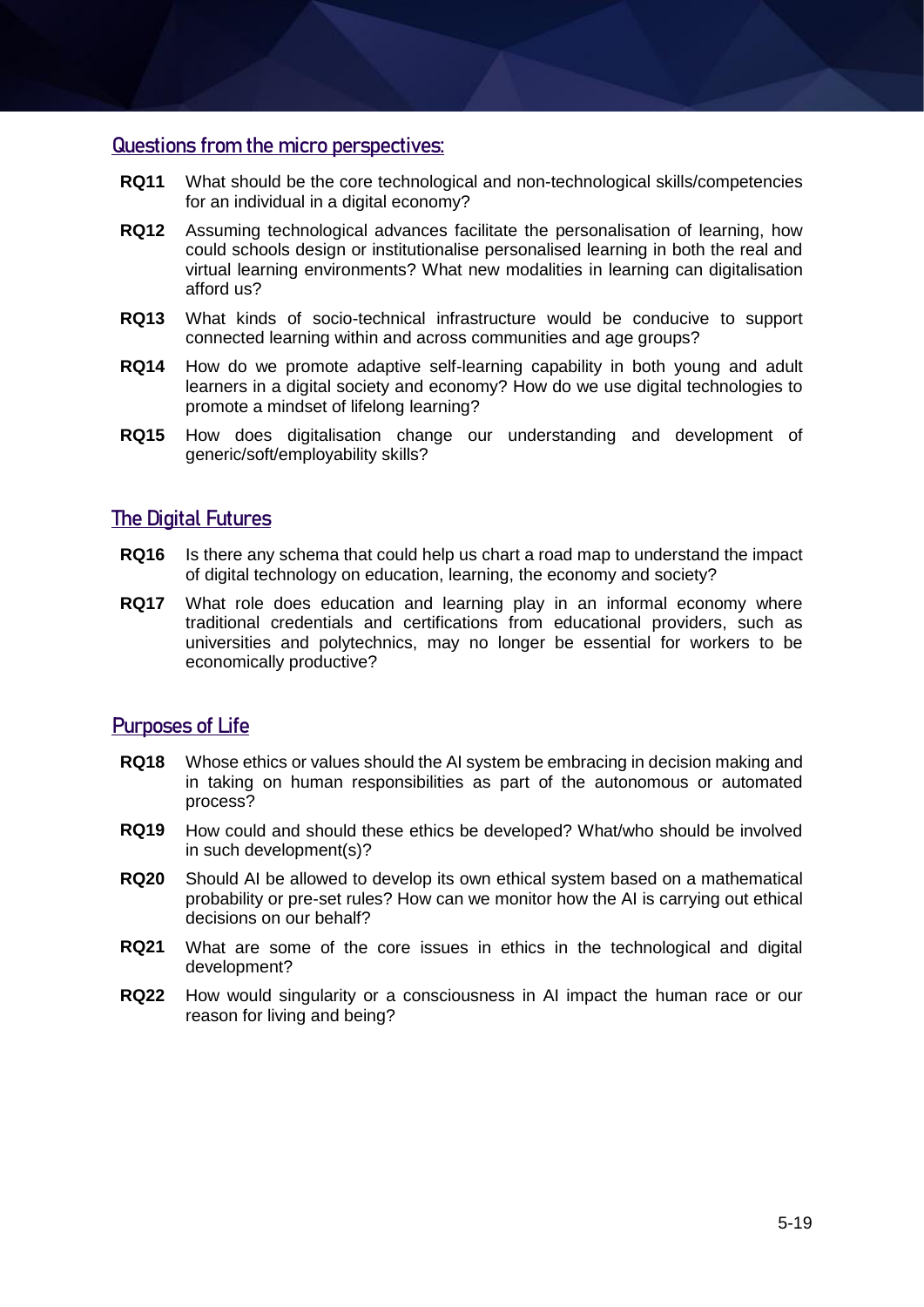#### **Learning**

- **RQ23** When should coding be introduced to the formal education system, and more importantly, what is coding supposed to inculcate as learning outcomes for digital skill or knowledge for the students?
- **RQ24** Can human-machine interaction (HMI) fully replace the role of this knowledgeable person or expert? How then will this impact what humans learn?

#### Risk

- **RQ25** Is society ready, and also are we ready in terms of individual cognitive and metacognitive development for this technological change? How can the individual be supported to make this transition effectively and painlessly?
- **RQ26** Would the current maxim that machines, AI and digital technology can never replace a human teacher fall within the same genre of argument?

#### Impact/Outcomes

- **RQ27** How can we marry research theories and concepts with the practical to sustain a meaningful role for humans in a digital society and economy?
- **RQ28** How can we keep track of and account for the impact of digitalisation on humans' well-being and inclusivity in society and economy?
- **RQ29** How can we evaluate how well humans are responding and dealing with the challenges of a digitalised world?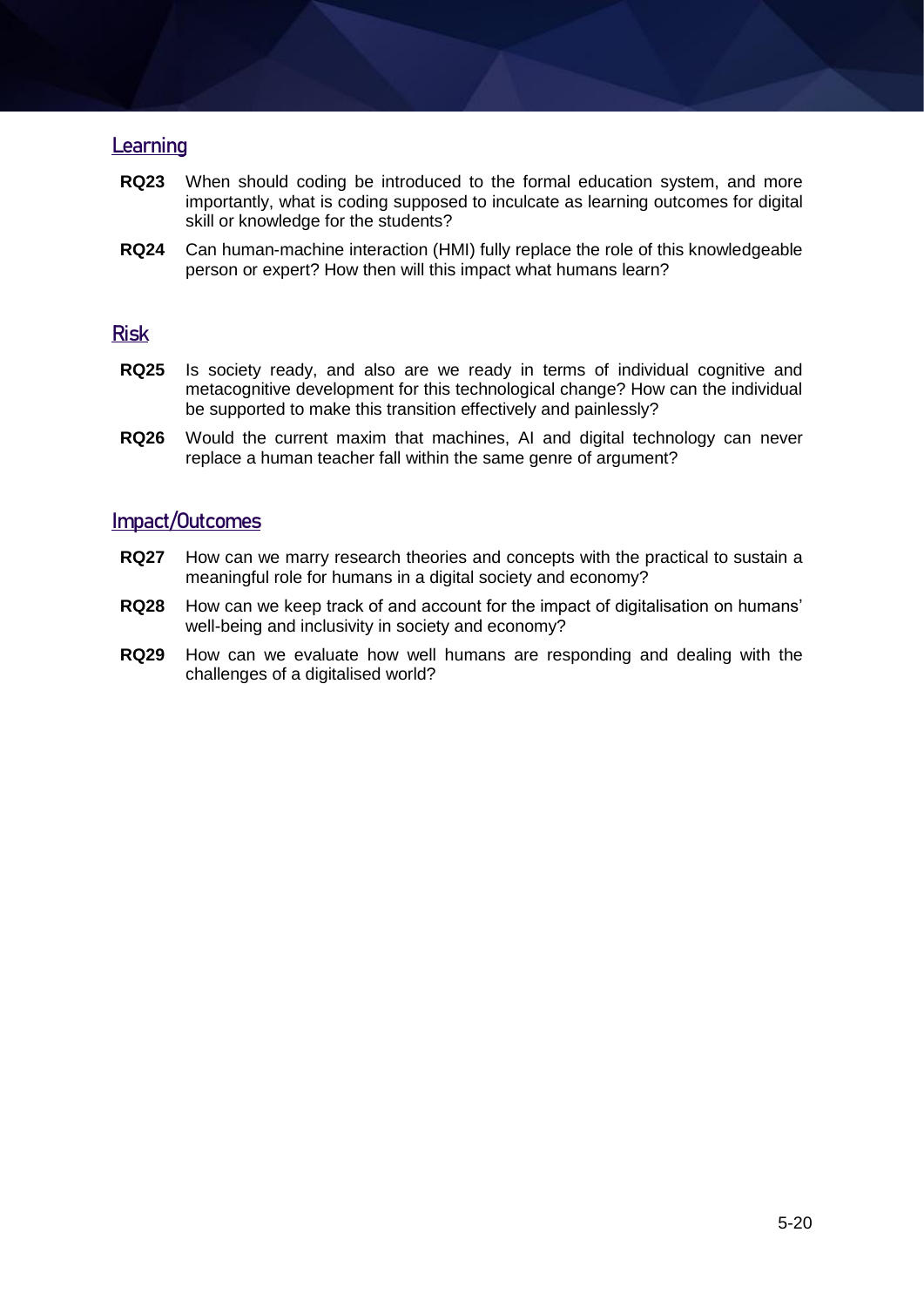### **References**

- Alkire, S. (2005). Why the Capability Approach? *Journal of human development*, 6(1), pp. 115- 135.
- Brown, P. (2019). *Wales 4.0: Delivering economic transformation for a better future of work.* The Welsh Government.
- Geels, F. W. (2002). Technological transitions as evolutionary reconfiguration processes: a multi-level perspective and a case-study. *Research policy*, 31(8-9), 1257-1274.
- Kenny, M. E., Catraio, C., Bempechat, J., Minor, K., Olle, C., Blustein, D. L., & Seltzer, J. (2016). Preparation for Meaningful Work and Life: Urban High School Youth's Reflections on Work-based Learning 1 Year Post-Graduation. *Frontiers in Psychology*. Retrieved from [https://www.frontiersin.org/articles/10.3389/fpsyg.2016.00286/full.](https://www.frontiersin.org/articles/10.3389/fpsyg.2016.00286/full)
- Khanna, P. (2016). *Connectography: Mapping the Future of Global Civilization.* London: Random House.
- Mehta, J. & Davies, S. (2018). Education in a New Society: Renewing the Sociology of Education. In J. Mehta and S. Davies (Eds.), *Education in a New Society: Renewing the Sociology of Education*. Chicago: University of Chicago Press, pp. 1-60.
- Ng, I., & Tseng, L-M. (2008). Learning to be Sociable: The Evolution of Homo Economicus. *American Journal of Economics and Sociology*, 67(2), pp.265-286.
- Nussbaum, M. C. (2001). *Women and Human Development: The Capabilities Approach*. Cambridge University Press.
- Oosterlaken, I. (2011). Inserting Technology in the Relational Ontology of Sen's Capability Approach. *Journal of Human Development and Capabilities,* 12(3), pp. 425-432.
- Oosterlaken, I. (2015). Human Capabilities in Design for Values: A Capability Approach of "Design for Values". In *Handbook of Ethics, Values, and Technological Design: Sources, Theory, Values and Application Domains*. Dordecht: Springer, pp. 221-250.
- Schwab, K. (2016). *The Fourth Industrial Revolution*. Geneva: World Economic Forum.
- Suchman, L. (2018). Openings. Symposium: Heuristics of Discovery. *Sociologica*, 12(1), pp.61-64.
- Ng, D., & Wong, C.P. (2019). *Future-Ready Learners.* NIE Working Paper Series (forthcoming)*.* Singapore: National Institute of Education.
- World Economic Forum. (2016). The Future of Jobs Employment, Skills and Workforce Strategy for the Fourth Industrial Revolution. *Global Challenge Insight Report*.

World Economic Forum. (2018). *The Future of Jobs Report*. Centre for the New Economy and Society.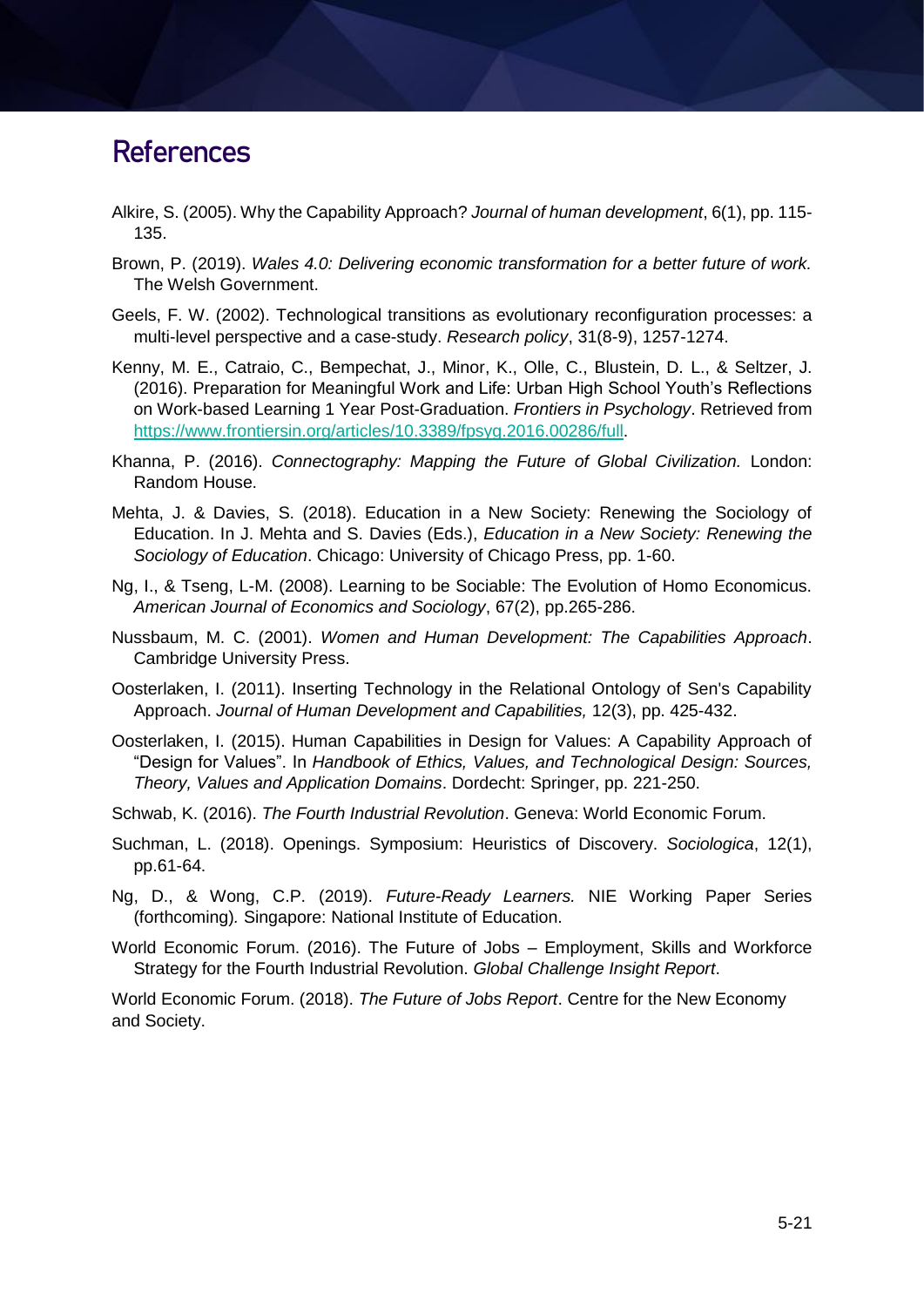

**Appendix 5-A: Mind-mapping of the Future of Human Capabilities in a Digital Economy and Society**